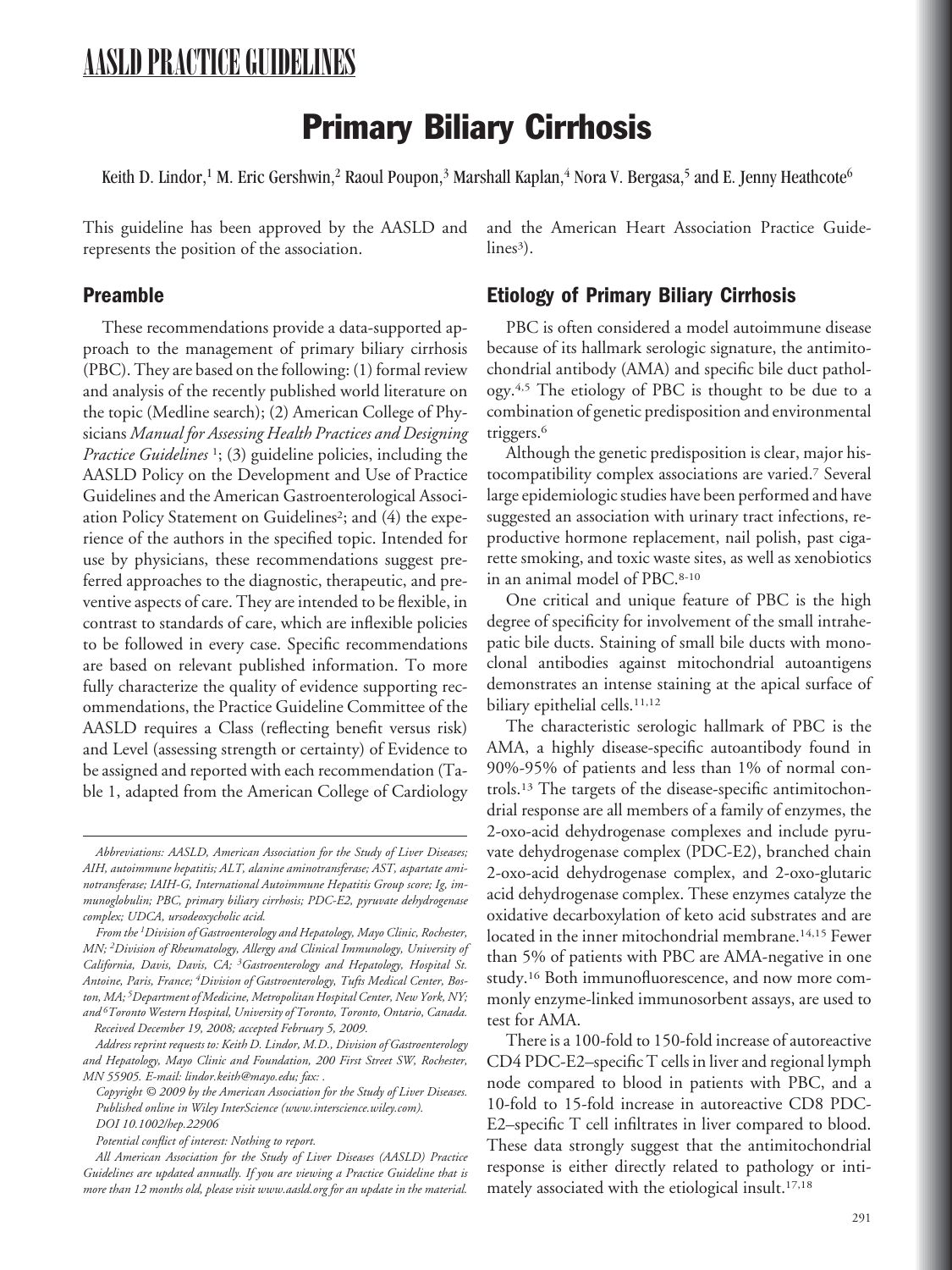**Table 1. Grading System for Recommendations**

| <b>Classification</b>       | <b>Description</b>                                                                                                                                                                 |
|-----------------------------|------------------------------------------------------------------------------------------------------------------------------------------------------------------------------------|
| Class I                     | Conditions for which there is evidence and/or general<br>agreement that a given diagnostic evaluation, procedure or<br>treatment is beneficial, useful, and effective              |
| Class II                    | Conditions for which there is conflicting evidence and/or a<br>divergence of opinion about the usefulness/efficacy of a<br>diagnostic evaluation, procedure, or treatment          |
| Class IIa                   | Weight of evidence/opinion is in favor of usefulness/efficacy                                                                                                                      |
| Class IIb                   | Usefulness/efficacy is less well established by evidence/<br>opinion                                                                                                               |
| Class III                   | Conditions for which there is evidence and/or general<br>agreement that a diagnostic<br>evaluation/procedure/treatment is not useful/effective and<br>in some cases may be harmful |
| Level of<br><b>Evidence</b> | <b>Description</b>                                                                                                                                                                 |
| Level A                     | Data derived from multiple randomized clinical trials<br>or meta-analyses                                                                                                          |
| Level B                     | Data derived from a single randomized trial, or<br>المتحال والمنافس المتحاف والمحافظ والمستحدث والمتحدث                                                                            |

nonrandomized studies Level C C C CONLINE CONSERVIATION CONSERVATION Only consensus opinion of experts, case studies, or standard-of-care

# **Natural History**

PBC is a chronic cholestatic disease with a progressive course which may extend over many decades. The rate of progression varies greatly among individual patients. Over the past decades, there have been many changes in the diagnosis and management of PBC. More patients are being recognized with earlier stage disease and many of these patients respond well to medical therapy. In both Europe and North America the number of liver transplants for PBC is falling.19,20

# *Patterns of Clinical Disease and Natural History in the Pre-Ursodeoxycholic Acid Era*

AMA may be detectable in serum when patients are symptom-free and liver tests are normal. Based on one small study, it is believed that many of these patients may eventually develop abnormal liver tests and symptoms. The median follow-up time from the first positive AMA test to persistently abnormal liver tests in this series was 6 years with a range between 1 and 19 years. However, none of the patients developed cirrhosis during the follow-up.21 It is estimated that 0.5% of the general population is AMA-positive, which means that fewer than 10% of patients with AMA will develop PBC.22

The proportion of asymptomatic patients (which has been variably defined) who will subsequently develop PBC-related symptoms has been investigated in several series from the United Kingdom, North America, and Sweden.23-28 All of these studies provide evidence of progressive disease in a substantial proportion of patients,



Fig. 1. Suggested diagnostic algorithm for patients with suspected PBC. AMA, antimitochondrial antibody; ANA, antinuclear antibody; ASMA, anti–smooth muscle antibody.

with between 36% and 89% becoming symptomatic during average follow-up periods ranging from 4.5-17.8 years. In the two most recent studies, <sup>27,28</sup> the median time from diagnosis to the appearance of symptoms was found to be 2 and 4.2 years.

Patients with early disease in the absence of ursodeoxycholic acid (UDCA) therapy have a shortened survival comparable to a healthy population regardless of symptoms.27,28 The 10-year survival of asymptomatic patients in three contemporary series ranged from 50%-70%; whereas the median duration of survival for symptomatic patients ranged from 5-8 years from the onset of symptoms.27,28

In an older study of 279 patients from the United States,<sup>24</sup> the median survival of symptomatic patients was 7.5 years, much shorter than the median survival of 16



Fig. 2. Treatment of PBC.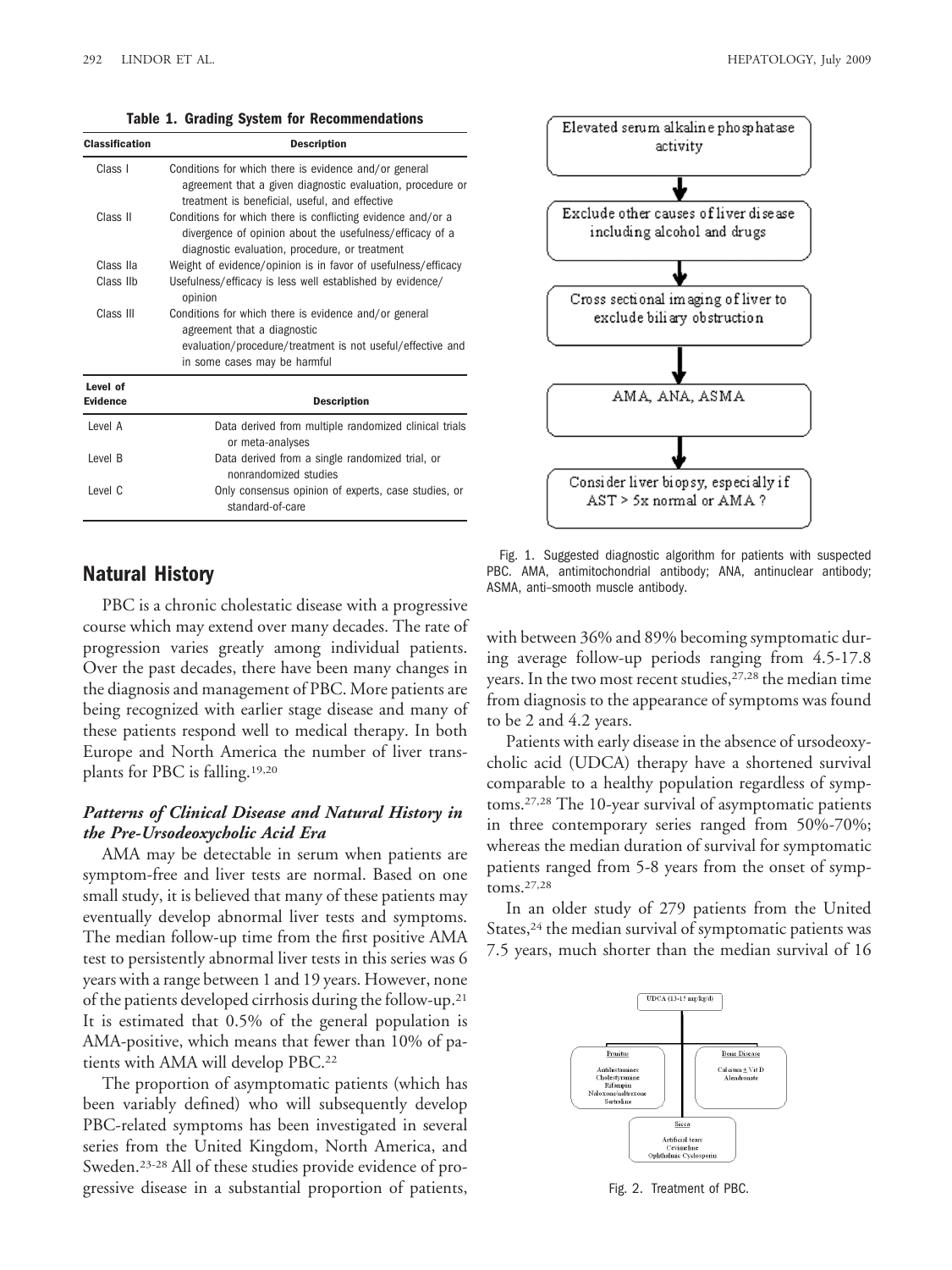years for asymptomatic patients. This marked difference in survival has not been found in the study from Northeast England, a finding possibly explained by an excess of deaths unrelated to liver disease in asymptomatic patients who were on average a decade older.<sup>29</sup>

Histologic stages have been found to predict survival.30,31The rate of histologic progression has been assessed in three large groups of patients in the absence of a therapeutically effective agent.<sup>30,32,33</sup> The median time to develop extensive fibrosis was 2 years. After 4 years, the probability of remaining in the early stage was 29% (confidence interval: 15%-52%), while cirrhosis was diagnosed in 50% of patients who initially had only interface hepatitis without fibrosis. Only a minority (20%) of patients who were precirrhotic showed histologic stability. Overall, the histologic stage progressed by one stage every 1.5 years.

The development of liver failure (ascites, bleeding, hepatic encephalopathy, or hyperbilirubinemia  $\geq 6$  mg/ dL]) during a follow-up of 5 years has been estimated to be 15% in the large community-based study of 770 patients in Northeast England<sup>27</sup> and 25% of the 236 patients enrolled in the European azathioprine trial.30

The rate of development of esophageal varices and its impact on survival were evaluated in a prospective study of 256 patients (28% of whom had cirrhosis) who were observed for a median time of 5.6 years.<sup>34</sup> A total of 31% of patients developed esophageal varices. After the development of varices, the 3-year survival was 59%, whereas after a first bleeding episode, it was 46%.

### *Natural History in the UDCA Era (Circa 1990)*

UDCA is currently the only drug approved for the treatment of patients with PBC. Several randomized trials, combined analyses, and long-term observational studies have shown that this agent not only improves biochemical indices but also delays histologic progression and improves survival without transplantation.32,35-46 Accordingly, most patients are now treated with UDCA.

In an early study, the rate of histologic progression to cirrhosis was significantly less in the UDCA group than in the control group (13% versus 49%).<sup>35</sup> In a trial involving 192 patients, UDCA therapy significantly delayed histologic stage progression after a median follow-up of 3.4 years.39 In the French trial of UDCA, the risk of progression from stages I-II to stages III-IV was  $7\% \pm 2\%$  with UDCA and  $34\% \pm 9\%$  with placebo.<sup>32</sup> Predictive factors for cirrhosis developing included serum bilirubin higher than 1 mg/dL, and moderate to severe lymphocytic piecemeal necrosis on the liver biopsy.47

The effect of UDCA therapy on the development of esophageal varices was addressed in a prospective study of 180 patients who received UDCA versus placebo and were observed for up to 4 years.<sup>48</sup> A total of 139 patients had no varices and 41 had varices at baseline. After 4 years, the risk of developing varices was 16% for the UDCAtreated patients and 58% for those receiving the placebo. However, UDCA did not reduce the low rate of bleeding.

### *Survival*

To overcome the lack of power of clinical trials in assessing the long-term effectiveness of therapy, a Markov model has been used to study the effect of UDCA on the natural history of PBC.<sup>46</sup> The study included 262 patients who had received 13-15 mg/kg UDCA daily for a mean of 8 years (range 1-22 years), and their survival was substantially better than that predicted by the model. The overall survival rates without liver transplantation were 84% and 66% at 10 years and 20 years, respectively. The survival rate was better than the spontaneous survival rate as predicted by the updated Mayo model (relative risk: 0.5, *P* 0.01). In early-stage patients, 6% were predicted to progress to liver transplantation or death after 10 years and 22% by 20 years. The survival rate of these patients was similar to that in the control population. In contrast, the probability of death or liver transplantation was significantly increased in patients treated in late stages of the disease (relative risk: 2.2,  $P < 0.05$ ).

Several clinical, biochemical, and histologic features have prognostic significance in PBC although bilirubin level is the best predictor of survival and is the most important component in all mathematical models of prognosis in PBC.49,50 Some of these models have been useful in predicting survival in UDCA-treated patients as well (http://www.mayoclinic.org/gi-rst/mayomodel1.html).

# **Diagnosis of Primary Biliary Cirrhosis**

The diagnosis of PBC should be suspected in the setting of chronic cholestasis after exclusion of other causes of liver disease. The diagnosis is suspected based on cholestatic serum liver tests and largely confirmed with tests for AMA. A liver biopsy can be used to further substantiate the diagnosis if needed.

# *Liver Biochemical Tests*

Most patients with PBC have abnormal liver tests including elevations of alkaline phosphatase, mild elevations of aminotransferases (alanine aminotransferase [ALT] or aspartate aminotransferase [AST]) activity, and increased levels of immunoglobulins (mainly immunoglobulin M [IgM]). Some patients with PBC may have high ALT or AST activities associated with hyperglobulinemia (increase in IgG). The changes in biochemical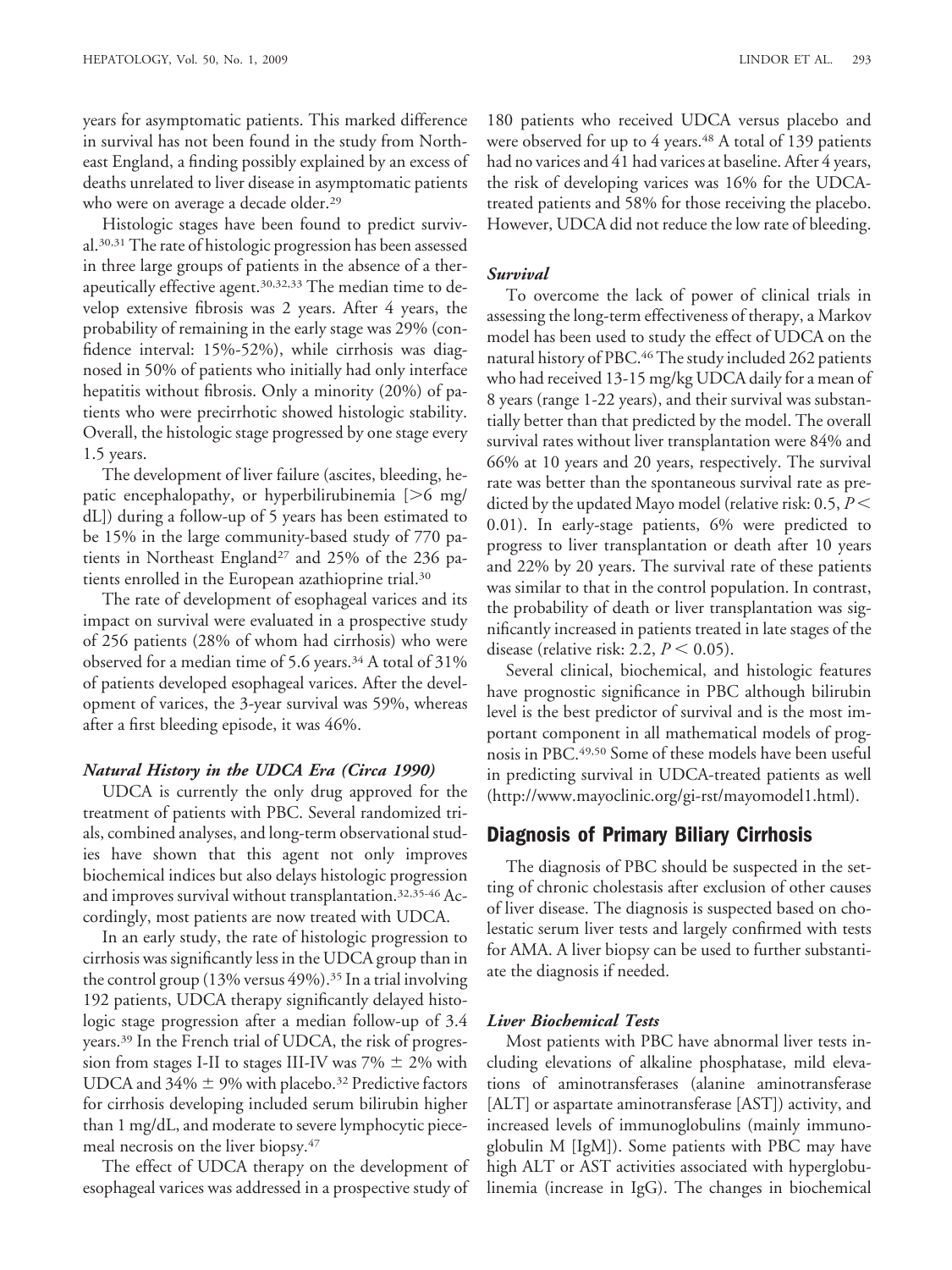tests are related in part to the stage of the disease and to severity of histologic lesions.<sup>30,51,52</sup> In patients without cirrhosis, the degree of elevation in alkaline phosphatase is strongly related to the severity of ductopenia and inflammation; the increase in aminotransferase activity and IgG levels reflects mainly the degree of periportal and lobular necrosis and inflammation; hyperbilirubinemia reflects the severity of ductopenia and biliary piecemeal necrosis. A rise in serum bilirubin, gamma globulins, and hyaluronic acid together with a fall in serum albumin and platelet count are the early indicators of the development of cirrhosis and portal hypertension.51,52 As in other cholestatic diseases, serum cholesterol levels are often elevated.53 Individual serum bile acid levels can be elevated but are not routinely determined.

### *Autoantibodies*

AMA is found in nearly 95% of patients with PBC.<sup>5</sup> Antinuclear antibody and anti–smooth muscle antibody are found in nearly half of patients with PBC.<sup>5</sup> In approximately 5%-10% of the patients, AMA antibodies are absent or present only in low titer ( $\leq 1/80$ ), when immunofluorescent techniques are used. The presence or absence of antibody, rather than the magnitude of antibody level, is most important. In some patients, antinuclear antibodies, particularly anti-GP210 and/or anti-SP100 are present and may correlate with prognosis<sup>54</sup>; in some other AMA-negative patients, antibodies against the major M2 components (PDC-E2, 2-oxo-glutaric acid dehydrogenase complex) are present using enzyme-linked immunosorbent assay or western blotting techniques.

### *Histology*

PBC is characterized by chronic, nonsuppurative cholangitis that mainly affects interlobular and septal bile ducts. When focal lesions show intense inflammatory changes and necrosis around bile ducts, the term "florid duct lesion" is often used. The inflammatory infiltrate consists essentially of lymphocytes and mononuclear cells in close contact with the basal membrane of cholangiocytes undergoing necrosis. The infiltrate consists of plasma cells, macrophages, polymorphonuclear cells (especially eosinophils), and in some cases epithelioid granulomas which are present more often in the early stage of disease.5 There are few (if any) arterial lesions. In contrast, portal venules are often compressed and occluded by the inflammatory reaction. Terminal hepatic venules are often retained in their central location with progression of fibrosis and sometimes even in cirrhosis. Bile duct paucity or ductopenia is usually defined in less than 50% of portal tracts containing ducts.

The size of the liver biopsy specimen is important. The probability of observing cholangitis and bile duct destruction increases with the number of portal tracts because of the typical patchy distribution of the lesions. At least 10-15 portal tracts should be present, and multiple sections should be reviewed to adequately appreciate or rule out cholangitis and ductopenia. These would include periportal/periseptal copper deposition, periportal/periseptal feathery degeneration with or without Mallory-Denk bodies, and cholestatic rosettes. Actual bile stasis is not appreciated until decompensated liver disease has occurred.

Histologic lesions are classically divided into four stages. Stage I is characterized by portal inflammation with or without florid bile duct lesions. In this stage, inflammation remains confined to the portal triads. Disease progression is characterized by the gradual increase of periportal lesions extending into the hepatic parenchyma referred to as interface hepatitis (stage II). Periportal regions become focally irregular, and the lesion is characterized by cellular necrosis or apoptosis, separation of hepatocytes by inflammatory cells, and macrophages. There are two main types of interface hepatitis. The first is lymphocytic piecemeal necrosis, the association of hepatocellular necrosis or apoptosis with lymphohistiocytic cells. This is similar to the lesion found in autoimmune hepatitis (AIH). Second is biliary piecemeal necrosis, which is marked by a striking ductular reaction, sometimes referred to as ductular proliferation, and accompanied by edema, neutrophil infiltration, periductular fibrosis, and necrotic hepatocytes, the latter associated with cholestasis. The French have shown that severity of interface hepatitis is highly predictive of development of extensive fibrosis.<sup>47,55</sup> Stage III is characterized by a distortion of the hepatic architecture with numerous fibrous septa. Cirrhosis with the existence of regenerative nodules defines stage IV. Nodular regenerative hyperplasia is a known complication of PBC and should be differentiated from cirrhosis.

With the high disease specificity of a positive AMA test, the role of liver biopsy to diagnose PBC is questionable with alkaline phosphatase activity  $\geq 1.5$  times normal and AST values  $<$  5 times normal.<sup>56</sup> Liver biopsy may be recommended in AMA-negative patients and to exclude other concomitant diseases such as AIH and nonalcoholic steatohepatitis.46,47,55

### *Role of Imaging*

Expert noninvasive imaging of the liver and biliary tree is mandatory in all patients with biochemical evidence of cholestasis. If the diagnosis is uncertain, then cholangiography may be necessary preferentially with noninvasive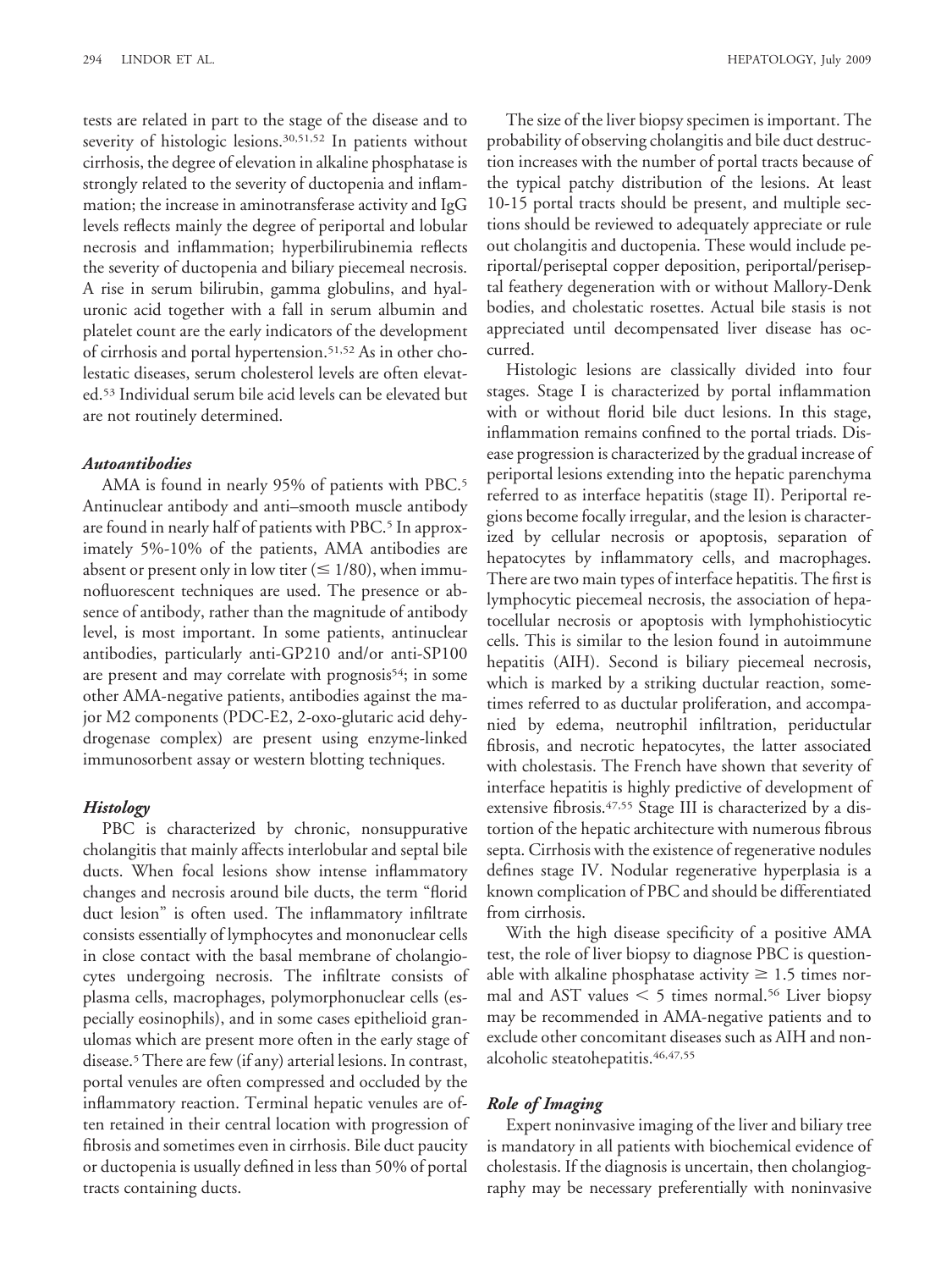magnetic resonance imaging or endoscopically to exclude primary sclerosing cholangitis or other biliary tract diseases. Transient elastography (Fibroscan; Echosens, Paris, France) is a new noninvasive tool to evaluate the degree of liver fibrosis, which has been studied in patients with PBC,<sup>57</sup> but it is not yet approved by the U.S. Food and Drug Administration.

#### *Diagnostic Approach*

The diagnosis of PBC is generally based on the following criteria: (1) biochemical evidence of cholestasis with elevation of alkaline phosphatase activity; (2) presence of AMA; and (3) histopathologic evidence of nonsuppurative cholangitis and destruction of small or medium-sized bile ducts if a biopsy is performed. The differential diagnosis includes a cholestatic drug reaction, biliary obstruction, sarcoidosis, AIH and primary sclerosing cholangitis.

### *Recommendations: Diagnosis*

*1. The diagnosis of PBC can be established when two of the following three criteria are met:*

- *Biochemical evidence of cholestasis based mainly on alkaline phosphatase elevation.*
- *Presence of AMA.*
- *Histologic evidence of nonsuppurative destructive cholangitis and destruction of interlobular bile ducts (Class I, Level B).*

# **Clinical Manifestations of PBC**

#### *Symptoms*

*Fatigue.* Fatigue is the most common symptom in PBC and has been found in up to 78% of patients.<sup>56-62</sup> Fatigue is nonspecific and occurs in many conditions other than PBC. Fatigue does not correlate with the severity, histologic stage, or duration of PBC. Severe fatigue may impair the quality of life in patients with  $PBC^{61,62}$ and may be associated with decreased overall survival.63 Its etiology is unknown. Recently, an autonomic neuropathy has been described in association with fatigue in patients with PBC.64 Fatigue does not improve with treatment of depression, is often constant over time,<sup>65</sup> is frequently associated with excessive daytime somnolence, and may be a manifestation of untreated hypothyroidism which occurs in about 20% of patients with PBC.<sup>65,66</sup>

*Pruritus.* Pruritus is a more specific symptom of PBC than fatigue and formerly occurred in 20%-70% of patients with PBC. It is now less common because patients with PBC are often asymptomatic at diagnosis.<sup>59,67,68</sup> It can be local or diffuse, usually worse at night while lying in bed, and is often exacerbated by contact with wool, other fabrics, heat, or pregnancy. Once pruritus occurs in PBC, its severity may diminish over time.<sup>67</sup> However, it is unlikely to disappear completely without treatment until a patient develops cirrhosis and liver failure. The cause of pruritus in PBC is unknown.69,70 It is proposed that the pruritus of cholestasis, including that secondary to PBC, is mediated at least in part by increased opioidergic neurotransmission<sup>70</sup> while other studies support a role for components of bile.71

*Other Symptoms.* Sicca Syndrome (dry eyes and/or mouth) is common. Cutaneous calcinosis, Raynaud's phenomenon, and dysphagia are uncommon associated symptoms.

#### *Physical examination*

The physical examination is usually normal. Occasionally, xanthelasma and xanthoma are recognized. Spider angiomata and splenomegaly are found in the setting of portal hypertension. Jaundice is a late finding in patients with advanced liver disease.

#### *Portal Hypertension*

Similar to other liver diseases, portal hypertension most often develops late in the course of PBC, when patients have well-established cirrhosis. However, in contrast to other liver diseases, portal hypertension may also develop in patients with early, precirrhotic PBC. These patients may hemorrhage from esophageal varices, gastric varices, or portal gastropathy despite having normal or near normal liver synthetic function. Nodular regenerative hyperplasia is associated with obliteration of the portal venules and may lead to portal hypertension in some of these patients.72,73 Patients can survive for many years after variceal hemorrhage without liver transplantation.72,74 Ascites and hepatic encephalopathy may develop in patients with histologic advanced PBC and cirrhosis.

#### *Bone Disease*

Osteoporosis is the bone disorder seen most often in PBC<sup>75</sup> and occurs in up to one-third of patients.<sup>76,77</sup> The relative risk for osteoporosis in PBC compared to an agematched and sex-matched healthy population is 4.4.76 It is usually asymptomatic, not associated with any specific laboratory abnormalities, and detected by bone densitometry. The debilitating bone disease that was seen decades ago and often complicated by multiple fractures is now uncommon.78-80 The cause of osteoporosis in PBC is uncertain. Patients with PBC appear to have "low-turnover" osteoporosis in which bone formation is inhibited and bone resorption is low or normal.78,81-82 Vitamin D metabolism is normal in patients with PBC except for those with jaundice and clinically advanced disease.<sup>83-85</sup>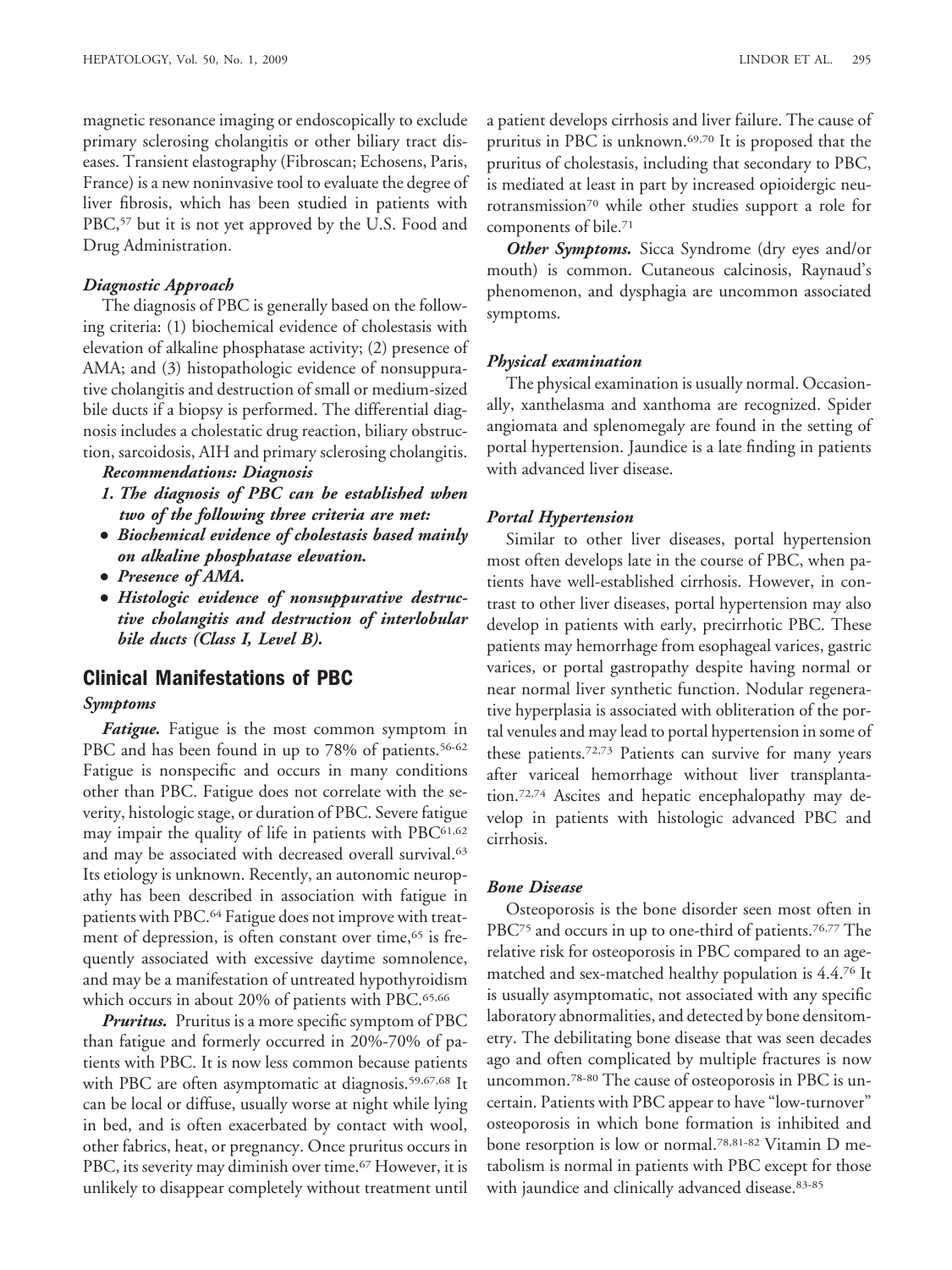### *Hyperlipidemia*

Serum lipids may be strikingly elevated in PBC.<sup>86,87</sup> The mechanism of hyperlipidemia in PBC is different from that in other conditions. Levels of high-density lipoprotein cholesterol are typically elevated and unusual lipoprotein particles, such as lipoprotein X, may accumulate.88 Mean cholesterol levels were 370 and 265 mg/dL in two studies of patients with PBC and levels ranged from 120-1775 in individual patients.88,89 High-density lipoprotein cholesterol is disproportionately elevated compared to low-density lipoprotein cholesterol, and patients with PBC are not at increased risk of death from atherosclerosis.87,89,90

### *Vitamin Deficiency*

Although patients with PBC may have decreased bile acid secretion resulting in increased risk of lipid malabsorption, clinically important deficiencies of the fat-soluble vitamins A, D, E, and K are uncommon.<sup>83,91-93</sup> Vitamin D metabolism is maintained and serum levels of 25-hydroxy vitamin D and 1-25 dihydroxyvitamin D are usually normal in most patients, including those with osteoporosis.94 The exception occurs in severely jaundiced patients who are awaiting liver transplantation who may also have osteomalacia. Vitamin A, D, E, and K levels may be decreased, resulting in night blindness, osteopenia, neurologic impairment, and decreased prothrombin activity, respectively.95,96

# **Special Cases**

### *AMA-Negative PBC*

Patients with AMA-negative PBC refers to those who lack AMA but whose clinical presentation, liver histology, and natural history are nearly identical to patients with typical AMA-positive PBC. Nearly all of these patients have antinuclear and/or anti–smooth muscle antibodies.97-102

Minimal differences in histopathology, immunology, and human leukocyte antigen status exist between the AMA-positive and AMA-negative groups. Mitochondrial antigen is expressed on the apical membranes of biliary epithelial cells from individuals with AMA-negative as well as AMA-positive PBC, suggesting that their pathogenesis is similar.103

The diagnosis of AMA-negative PBC requires a liver biopsy that demonstrates the typical features of bile duct destruction seen in PBC. The diagnosis is more certain if granulomas are present. A recent large Japanese retrospective study has shown AMA-negative cases of PBC have less pruritus and more nonhepatic autoimmune diseases (e.g., rheumatoid arthritis and scleroderma).104 IgM levels are lower in AMA-negative than AMA-positive patients with PBC.99

A recent meta-analysis has examined published reports<sup>105</sup> of patients treated for AMA-negative PBC, which only totaled 52 patients. The authors concluded no difference in biochemical response to UDCA was observed when patients with AMA-positive and AMA-negative PBC were compared.

### *Overlap of AIH with PBC*

There is no formal definition of the overlap syndrome between PBC and AIH. Overlap features of PBC usually refers to simultaneous AIH in patients who have a diagnosis of AMA-positive PBC and not to patients with AIH who have coincidental AMA. Studies reported to date are of insufficient size to indicate with any degree of certainty just how a diagnosis of PBC overlapping with AIH is different from uncomplicated PBC. Limited observational data suggests that response to therapy with UDCA for PBC/AIH overlap is no different from that observed in patients with PBC alone. A PBC/AIH overlap syndrome may also refer to patients with sequential PBC followed by AIH as described recently in a case series<sup>106</sup>; less commonly, AIH followed by PBC has been described.

### *Diagnosis of PBC/AIH Overlap*

There are two scoring systems that have been used to evaluate patients with PBC for simultaneous evidence of overlapping AIH. Both of these scoring systems are arbitrary; they are decided upon by expert opinions without the availability of long-term follow-up data. The first is the International Autoimmune Hepatitis Group (IAIH-G) score, the original draft of which was validated in two independent patient populations diagnosed with AIH. This score was subsequently revised,<sup>107</sup> and it is this score that has been used in several recent studies to identify possible PBC/AIH overlap. But this IAIH-G score was designed for AIH and positive points for AIH are given when there is an absence of factors unrelated to a diagnosis of PBC, e.g., viral hepatitis and alcohol abuse. In addition, negative scores for AMA and/or biochemical/ histologic features of biliary disease would be assigned by IAIH-G. A second score has been used to support the presence of a PBC/AIH overlap by looking for the presence of two of the three following features: (1) ALT activity  $>$  5 times upper limits of normal; (2) IgG  $\geq$  2 times upper limits of normal and/or positive anti–smooth muscle antibody; and (3) liver biopsy with moderate or severe periportal or periseptal inflammation.108

There have been several individuals with PBC who have been given a diagnosis of PBC and have then been evaluated for "features of AIH" using one of these two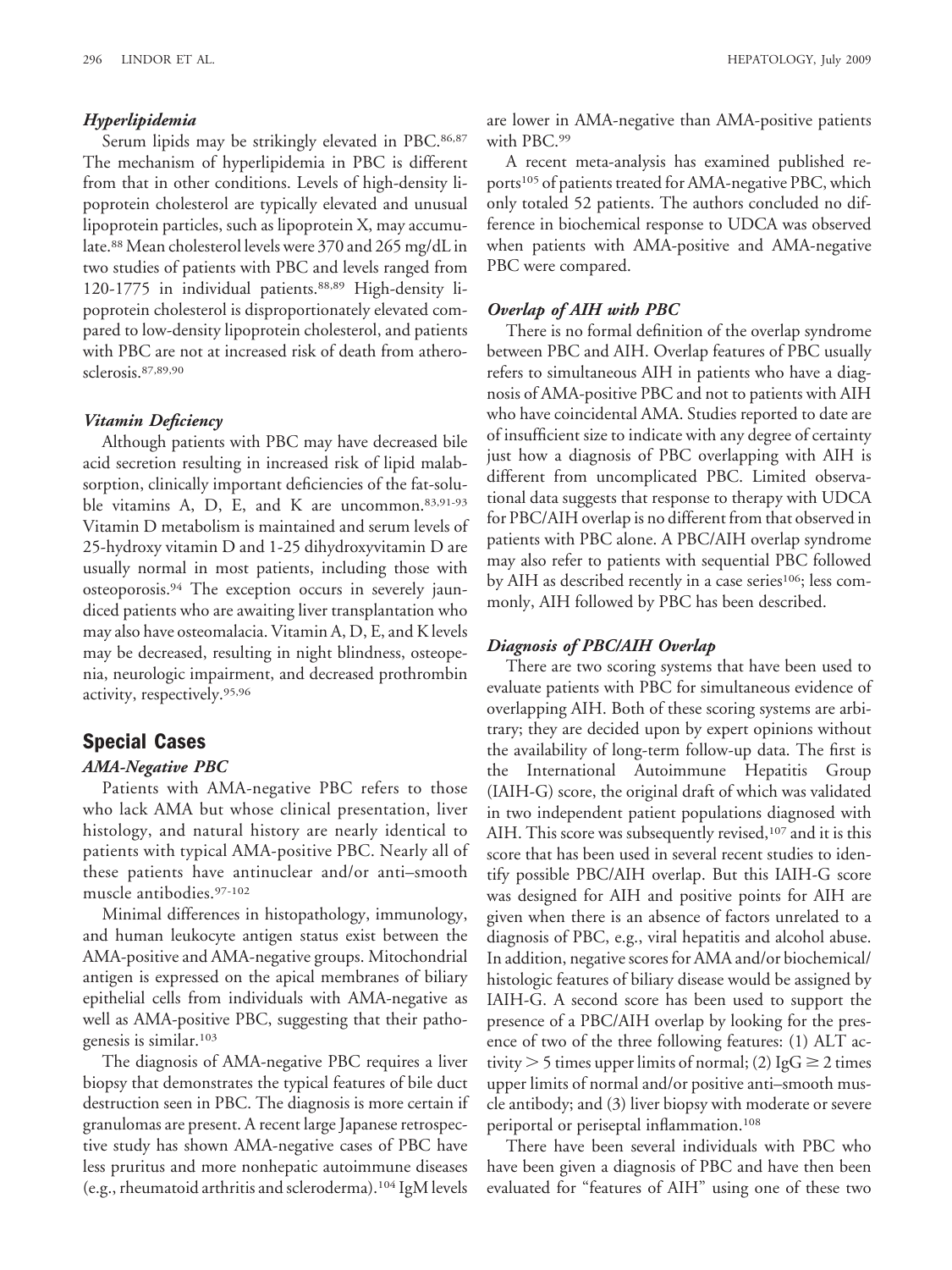methods.109-111 However, it is unclear if the biochemical, serological, and immunological data were collected at the same time as the liver histology. Additionally, external factors such as drug reactions or concomitant diseases may affect any and possibly all of these measurements.

### *Clinical Course of "Overlap" Syndrome*

Small studies have reported outcomes in patients with simultaneous PBC/AIH overlap. Twenty-six patients with PBC/AIH overlap who were followed for a mean of 5-6 years were compared with 135 patients with classical PBC.112 This study indicated a worse outcome in terms of complications of portal hypertension, death, or need for liver transplant in patients with PBC and a "probable" or "definite" IAIH-G score. However, an estimated 50% of patients in either group had received treatment with UDCA and some in both groups had received a variety of other therapies. UDCA with or without immunosuppressive therapy has been used, but no clear consensus in optimal therapy for these patients exist.110-113 There are no randomized, controlled data which indicate how best to treat patients thought to have simultaneous PBC/AIH overlap.

#### *Consecutive PBC/AIH*

There are case reports<sup>114,115</sup> of patients with AMApositive PBC who respond biochemically to UDCA therapy yet subsequently present with clinical features of AIH. These patients may no longer have AMA seropositivity, and liver histology becomes more typical of AIH which responds to immunosuppressive therapy. Patients with PBC may have florid duct lesions and almost all have evidence of bile duct damage, usually with cholestatic features. A review of 289 cases of PBC followed for the long term suggests that 4.3% have simultaneous features of PBC and AIH and 2.4% develop an acute AIH superimposed on their PBC.116 These authors make reference to five cases of AIH who then developed PBC. More recently, eight patients drawn from more than 1400 patients with PBC were described who developed AIH after years of stable PBC.116

### *AMA-Positive AIH*

There are few data on the prevalence of detectable serum AMA in patients who otherwise have typical features of AIH. These data may be extracted from histologic review of patients with AIH, in whom small bile duct pathology was superimposed on a background of AIH.117 In this case series, none of the five patients who tested positive for AMA (among 166 patients) had bile duct changes on examination of liver histology. There are case reports of patients with overt AIH who nevertheless tested AMA- positive,118,119 but on long-term follow-up, these patients do not develop PBC.120

Clearly, there is a need for better long-term analysis regarding the natural history of both PBC and AIH. The effect of therapy on the IAIH-G score and its components will need to be controlled for, and only then will the clinical significance of these overlapping features become realized.

## **Therapy for Primary Biliary Cirrhosis**

UDCA in a dose of 13-15 mg/kg/day is the only therapy for PBC approved by the U.S. Food and Drug Administration. The drug is initiated gradually and generally given in two divided doses. A number of studies have shown the benefit of UDCA in this context.<sup>37-42</sup> Individual studies have demonstrated consistent evidence of improved liver biochemistries. Some studies with extended follow-up have also shown improved survival.<sup>38,41,42</sup> Other information comes from combining data sets to increase sample sizes which has allowed assessment of the effects of therapy.42 Some meta-analyses have questioned these results.121 Often, these meta-analyses include studies of short duration and those that have used what is now known to be an inadequate dose of UDCA.122

UDCA is widely used and has demonstrated the ability to produce a reduction in need for liver transplantation for this condition.123 The drug is used for patients with any stage of PBC as long as their liver biochemistries are abnormal. A liver biopsy in not required for the diagnosis for PBC in many settings, and the stage of biopsy does not determine whether UDCA should be used but may have an impact on developing treatment strategies.<sup>111</sup> Patients with earlier histologic stage in general respond more favorably to UDCA, but even patients with advanced stage disease may derive improvement in survival or avoidance of need for liver transplantation with this therapy.42

The dose of UDCA is important. A study comparing three different doses of UDCA showed that a dose of 13-15 mg/kg/day appeared superior to either a lower dose of 5-7 mg/kg/day or a higher dose of 23-25 mg/kg/day in biochemical responses and cost.<sup>124</sup> The studies which show an improvement in survival have all used this dose of 13-15 mg/kg/day. A direct comparison of different drug formulations has not been studied in patients with PBC. A short-term pharmokinetic study in normal volunteers suggested substantial differences in bioavailability on the basis of preparation.125 Cholestyramine or other bile acid binding sequestrants may interfere with UDCA absorption. Some antacids may bind bile acids, and so these should be administered at separate times. Dosage does not need to be adjusted for liver or renal disease. Monitoring is done using liver biochemical values, and liver biopsy has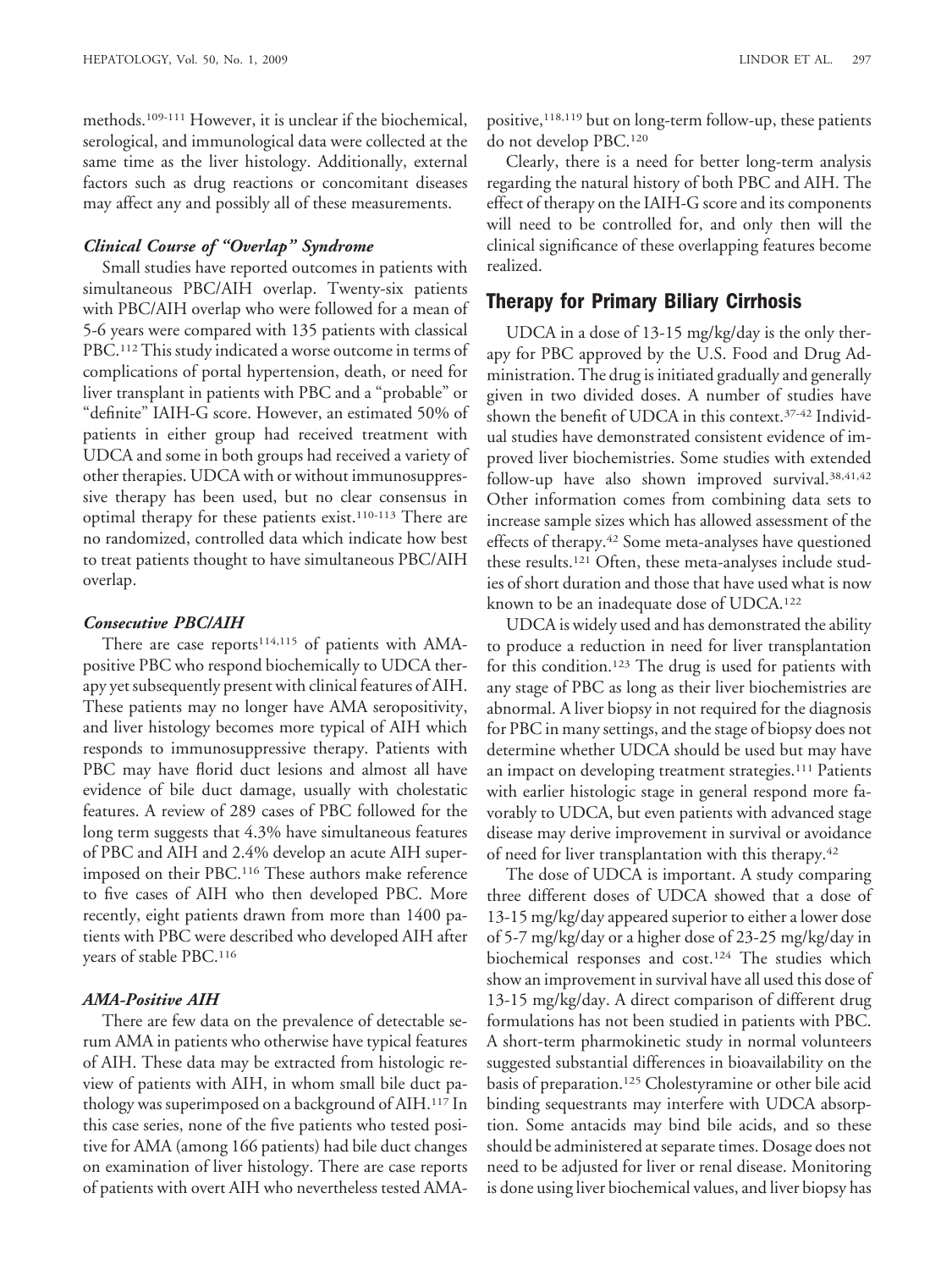not been used for monitoring. Improvement in liver tests will be seen within a matter of a few weeks and 90% of the improvement usually occurs within 6-9 months. About 20% of patients will have normalization of liver biochemistries after 2 years<sup>126</sup> and a further 15% or 35% of the total will have normalization by 5 years. The effect of treatment can be based on response of serum alkaline phosphatase activity or Mayo risk score, which is dependent on age, albumin, bilirubin, prothrombin time, and presence or absence of fluid retention.<sup>49,127</sup> The use of UDCA has been associated with a reduction of serum low-density lipoprotein cholesterol levels, a reduced risk of developing varices, and slower histologic progression. However, UDCA therapy does not improve fatigue, pruritus, associated bone disease, or autoimmune features found in association with PBC. 48,55,128,129

Issues of patient compliance, development of superimposed liver disease, or coadministration with bile sequestrants such as cholestyramine or Colestid should be considered for patients with suboptimal response. UDCA has minimal side effects. A five-pound weight gain over the first year of therapy has been reported and is not progressive.130 Loose stools and/or thinning of the hair have been reported infrequently.

Other drugs have been tested, but none have been found as single agents to be of benefit. These include chlorambucil, penicillamine, cyclosporine, corticosteroids, azathioprine, mycophenolate mofetil, thalidomide, methotrexate, malotilate, and colchicine.131-141 Many of these have been used in combination with UDCA to see if further improvement in liver disease could be effected. Doubling the dose of UDCA and the addition of colchicine, methotrexate, or silymarin have not been found to be of benefit over and beyond that achieved with UDCA alone.144-146 Budesonide may be helpful, although this is controversial.<sup>147</sup> Fibrates are also being evaluated.<sup>148</sup>

### *Food and Herbals Used Therapeutically*

Patients frequently ask about specific foods to use or avoid. There are no specific recommendations based on clinical evidence that any particular foods should be avoided or would be of benefit. In patients who are obese and who may have superimposed steatohepatitis, a normal (ideal) body weight would be desirable. No information exists on risks of concurrent alcohol use or medications.

Complementary or alternative medicines have seldom been tested and seldom are. Silymarin was tested in combination with UDCA but offered little additional benefit.146 No other clinical evidence exists regarding clinical safety or efficacy of other herbal products.

*Recommendations:*

- *2. UDCA in a dose of 13-15 mg/kg/day orally is recommended for patients with PBC who have abnormal liver enzyme values regardless of his-*
- *tologic stage (Class I, Level A). 3. For patients requiring bile acid sequestrants, UDCA should be given 2-4 hours before or after ingestion (Class I, Level C).*

# **Management of Symptoms**

# *Management of Fatigue*

Fatigue may be multifactorial; causes other than PBC should be considered. These include anemia, hypothyroidism, depression, and a sleep disorder. Treatment with UDCA has not been reported to have an impact on the degree of fatigue in patients with PBC.

Altered serotonin neurotransmission may mediate fatigue in chronic liver disease,<sup>149</sup> however, ondansetron, an antagonist to serotonin receptor 3, did not relieve fatigue.150 Fluoxetine, a selective serotonin reuptake inhibitor, also did not improve fatigue.151

An association between fatigue and altered sleep, and in particular excessive daytime sleepiness, has been reported in patients with PBC.152 Modafinil is a medication used for the treatment of daytime somnolence associated with shift work.153 The initial observation that modafinil might lessen fatigue in PBC was supported by an openlabel study.154 Modafinil at doses of 100-200 mg/day was associated with a significant improvement in the fatigue domain score as compared to baseline, as assessed by the PBC-40 questionnaire. In addition, modafinil was associated with a significant decrease in daytime somnolence.155 At this time, there is no recommended therapy for the fatigue resulting from PBC.

# *Management of Pruritus*

UDCA does not usually relieve pruritus; therefore, specific antipruritic interventions need to be prescribed. The treatment of pruritus secondary to cholestasis can be classified according to the presumed aim of the intervention.

# *Therapies for the Removal of the Pruritogenic Substances(s) from the Body*

It is believed that the pruritogenic substances are made in the liver, excreted in bile, and as a result of cholestasis accumulate in tissues. Cholestyramine is a nonabsorbable resin used to treat hypercholesterolemia; other resins include colestipol and colesevalam. There is a consensus that cholestyramine is associated with amelioration of pruritus in many patients with PBC.156,157 The recommended dose of cholestyramine is 4 g per dose to a maximum of 16 g/day given 2-4 hours before or after UDCA.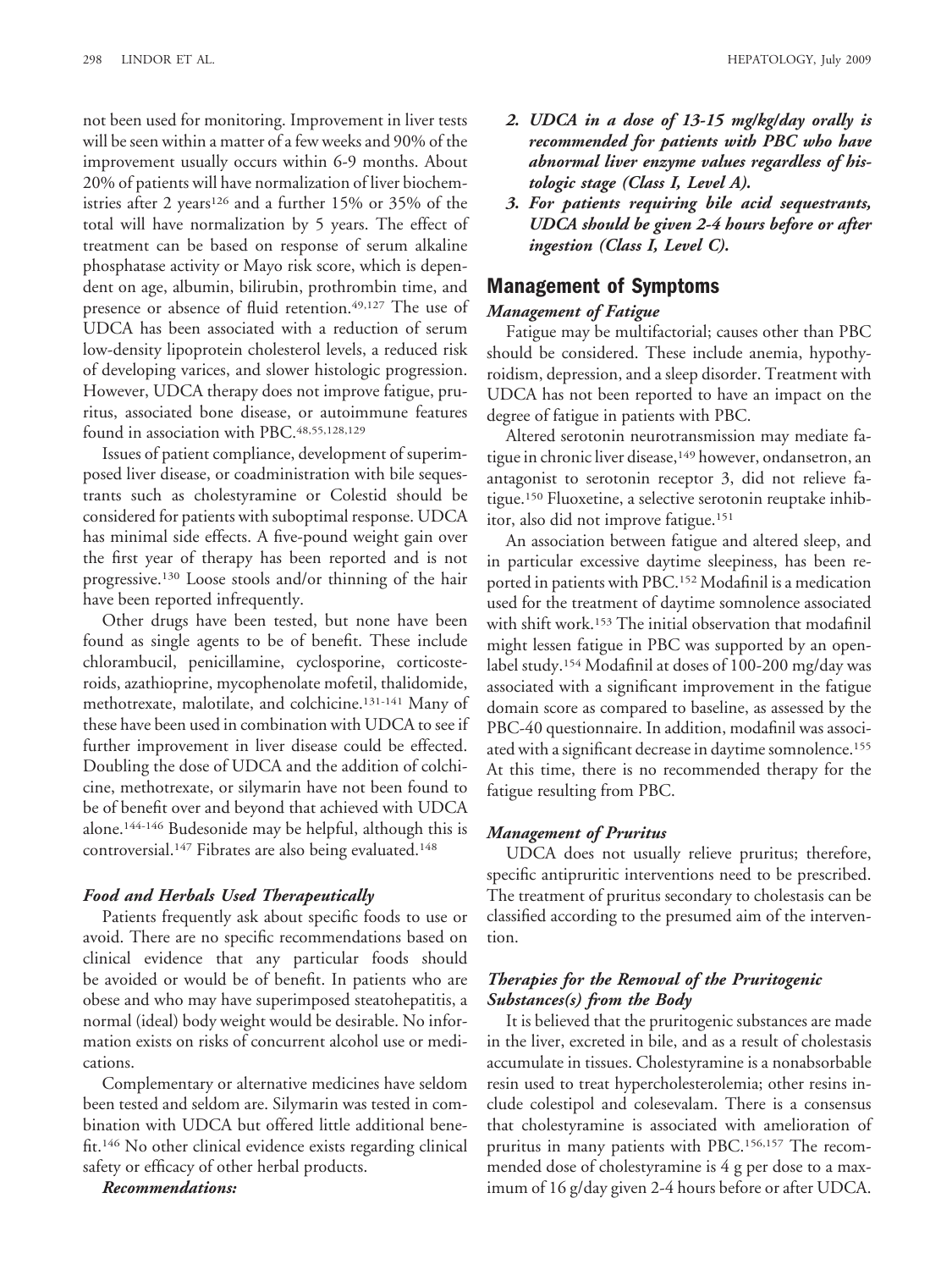Morning dosing is preferred. In general, cholestyramine is well tolerated, although some patients report bloating, constipation, and diarrhea. Colestipol and colesevalam have not been evaluated in controlled studies to treat pruritus in cholestasis.158

Patients with severe pruritus not responsive to oral therapy have undergone procedures to separate the pruritogens from the plasma, including the extracorporeal liver support systems.<sup>159-161</sup>

#### *Rifampicin*

Rifampicin, an enzyme inducer, has been used to treat pruritus in patients with PBC in several clinical studies.162-165 A dose of 150 mg daily if bilirubin was less than 3 mg/dL and 150 mg twice daily if bilirubin was 3 mg/dL or higher was used in one study.

Two published meta-analyses have reported that rifampicin administration is associated with relief of pruritus in cholestasis.158,166 One meta-analysis included four clinical trials with a participation of a total of 57 patients in studies of variable quality.158,167 The other meta-analysis included a total of 61 participants from three double-blind randomized prospective studies and two randomized controlled cross-over trials.166 Rifampicin was associated with the relief of pruritus in a higher proportion of patients than the control group, with an odds ratio of 15.2 (confidence interval: 5.2- 45.6,  $P = 0.001$ ). Side effects of rifampicin remain a serious concern because cases of hepatitis and hepatic failure, hemolysis, renal impairment, and alteration in drug metabolism have been associated with the administration of this drug67,164,168; therefore, if rifampicin is prescribed, close and regular follow-up of blood tests including liver panel and blood counts is necessary. Rifampicin use may obviate the antidepressive effects of serotonin reuptake inhibition, and these should not be used together.<sup>169</sup>

### *Opiate Antagonists*

A pharmacological increase in opioidergic tone is associated with pruritus<sup>170</sup> and ameliorated by opiate antagonists, suggesting that it is an opioid-receptor-mediated phenomenon.171 There is evidence to suggest that in cholestasis there is increased opioidergic tone172; thus, altered neurotransmission may mediate the pruritus, and opiate antagonist drugs such as naloxone should decrease the pruritus.173-178 A meta-analysis included five trials, three that tested the effect of opiate antagonists administered orally (i.e., naltrexone and nalmefene) and two that tested the effect of intravenous naloxone with a reported total of 84 participants.<sup>158</sup> Opiate antagonists were significantly

more likely to decrease pruritus than the control intervention.

The limiting factor in the use of opiate antagonists is the opioid withdrawal-like reaction that can occur with this type of medication.173,174,176 The opiate withdrawallike reaction can be characterized by abdominal pain, high blood pressure, tachycardia, goose bumps, nightmares, and depersonalization.174,176,179 It is not possible to predict who will develop an opiate withdrawal-like reaction. Clinical experience has suggested that patients who have severe pruritus may have a higher opioidergic tone and may be at risk for a more severe reaction. Naltrexone at a dose of 50 mg as a starting dose may be higher than desirable, thus, the provision of a lower dose can be achieved by providing a quarter (12.5 mg) of a tablet every day to be increased by a quarter every 3-7 days, until the pruritus is ameliorated. Alternatively, patients can be admitted to the hospital for intravenous infusions of naloxone as previously reported,20 followed by the introduction of oral naltrexone and discontinuation of the infusion. Drug administration can be held or the dose kept constant if signs of an opiate withdrawal-like syndrome develop, because the reaction tends to subside spontaneously.<sup>180</sup> Naltrexone hepatotoxicity is not common but it has been reported; thus, follow-up of liver biochemistries is recommended.181,182 In patients with decompensated liver disease, naltrexone metabolites can accumulate<sup>183</sup>; thus, reduction of the dose is necessary. The need to use naltrexone in these cases is not common because pruritus tends to cease as liver disease progresses.67 Longterm use of opiate antagonists has been associated with a chronic pain syndrome.184

#### *Other Agents*

*Serotonin Antagonists.* The serotonin system participates in the neurotransmission of nociceptive stimuli which is the rationale provided for the evaluation of ondansetron, a serotonin antagonist at the type 3 receptor, to treat pruritus in cholestasis.185 Ondansetron (8 mg three times daily) was reported to decrease the pruritus associated with cholestasis in studies that used subjective methodology only; however, data from studies that applied behavioral methodology and that included patients with PBC have suggested that ondansetron has only minimal therapeutic effect on the pruritus.<sup>186-188</sup>

*Antidepressants.* Antidepressants, including selective serotonin reuptake inhibitors, have been reported to have antipruritic effects.189 Sertraline (75-100 mg) helped relieve pruritus; the effect was independent from an improvement in depression.190

*Phenobarbital.* Phenobarbital has been used in the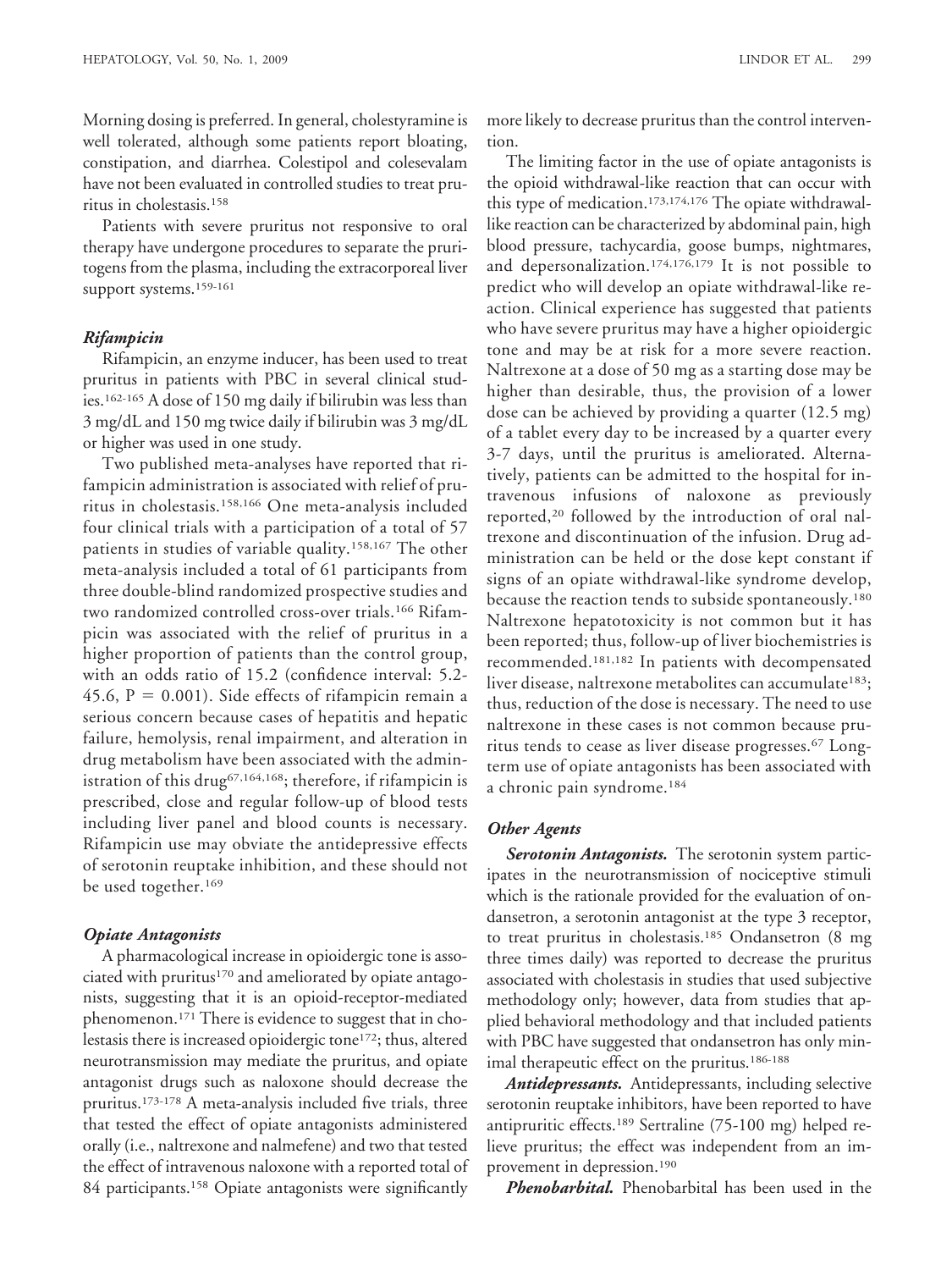past but is sedating and has been associated with troublesome gingival hyperplasia.

*Antihistamines.* Antihistamine drugs may have nonspecific antipruritic effect in patients with cholestasis, which may result from their sedative properties.<sup>191,192</sup> Antihistamine-mediated sedation may help patients sleep, which can be difficult in patients with pruritus; however, the dryness of mucous membranes associated with this type of drug may limit its use in patients with PBC and sicca symptoms.<sup>192</sup>

Patients with severe pruritus are at risk for depression and suicidal ideations and actions. These patients may require hospital admission for parenteral administration of medications including opiate antagonists. Intractable pruritus can be an indication for liver transplantation.193,194

### *Recommendations:*

- *4. Bile acid sequestrants should be used as initial therapy for patients with PBC who have pruritus (Class I, Level B).*
- *5. The following agents can be used for pruritus refractory to bile acid sequestrants:*
- *a. Rifampicin 150-300 mg twice daily (Class I, Level A).*
- *b. Oral opiate antagonists such as naltrexone 50 mg daily (Class I, Level A).*
- *c. Sertraline (75-100 mg daily) can be tried when other measures fail (Class I, Level B).*

### *Management of Sicca Syndrome*

General measures to improve eye care include humidification of the household environment. Artificial tears, the initial treatment of dry eyes, include hydroxypropyl methylcellulose and carboxymethylcellulose and can be used as needed over the course of the day. Anti-inflammatory and immunosuppressant agents also have been used to treat dry eyes.195 Cyclosporine ophthalmic emulsion, the only prescription product approved for the treatment of dry eyes, was associated with a significant increase in the production of tears as compared to placebo in controlled clinical trials. In cases refractory to drugs, blocking the puncta to prevent draining of tears can be performed, in combination with artificial tears.196

The dramatic presentation of PBC with rampant dental caries has been reported in a patient with severe symptoms of Sjögren's syndrome.<sup>197</sup> General measures to improve oral health in patients with sicca symptoms include regular visits to the dentist, mouth rinsing with water, the use of fluoride-containing toothpaste, daily flossing, and avoidance of sugar between meals. Chewing sugar-free gum and hard candy can stimulate saliva production, and the use of oil-based or petroleum-based lip

balm or lipstick can decrease oral dryness. Saliva substitutes are recommended for patients with xerostomia. Cholinergic agents, such as pilocarpine and cevimeline, are empirically used in Sjögren's syndrome.<sup>198</sup> Dysphagia can be associated with xerostomia in patients with PBC; interventions to increase saliva production and improve the process of mastication can be recommended.199 Oral candidiasis can be a complication of dry mouth and it requires specific antifungal medications. Care must be exercised with swallowing pills that are irritating to the esophagus such as potassium supplements, tetracycline, or alendronate because of the sicca syndrome and occasional esophageal dysmotility. Drinking plenty of water and maintaining an upright position are worth stressing.

Vaginal dryness can contribute to the sicca symptom complex. Vaginal moisturizers are helpful but vaginal lubricants are not recommended for routine use because they are not moisturizers. Estrogen creams have specific indications and should be used under the direction of a gynecologist.

Itching from dry skin may complicate the sicca symptom complex, which can have a further negative impact in patients already suffering from pruritus from cholestasis. Dry skin can be treated with heavy moisturizing creams and ointments.

#### *Recommendations:*

- *6. Management of dry eyes can include the following:*
- *a. Artificial tears should be used initially (Class I, Level C).*
- *b. Pilocarpine or cevimeline can be used in patients refractory to artificial tears (Class IIa, Level B).*
- *c. Cyclosporine ophthalmic emulsion can be used in those refractory to other agents, preferably under the supervision of an ophthalmologist (Class I, Level A).*
- *7. The following therapies should be used for xerostomia and dysphagia:*
- *a. Saliva substitutes can be tried (Class I, Level C).*
- *b. Pilocarpine or cevimeline can be used if patients remain symptomatic despite saliva substitutes (Class I, Level B).*
- *8. Moisturizers can be given for vaginal dryness (Class I, Level C).*

### *Sjo¨gren's Syndrome CREST/Raynaud's*

There are two major autoimmune diseases which have been shown in a cohort study to occur significantly more often in PBC than the age-matched and sex-matched population: Sjögren's syndrome (± CREST [C-calcinosis, R-Raynaud's, E-esophageal dysfunction, S-sclerodac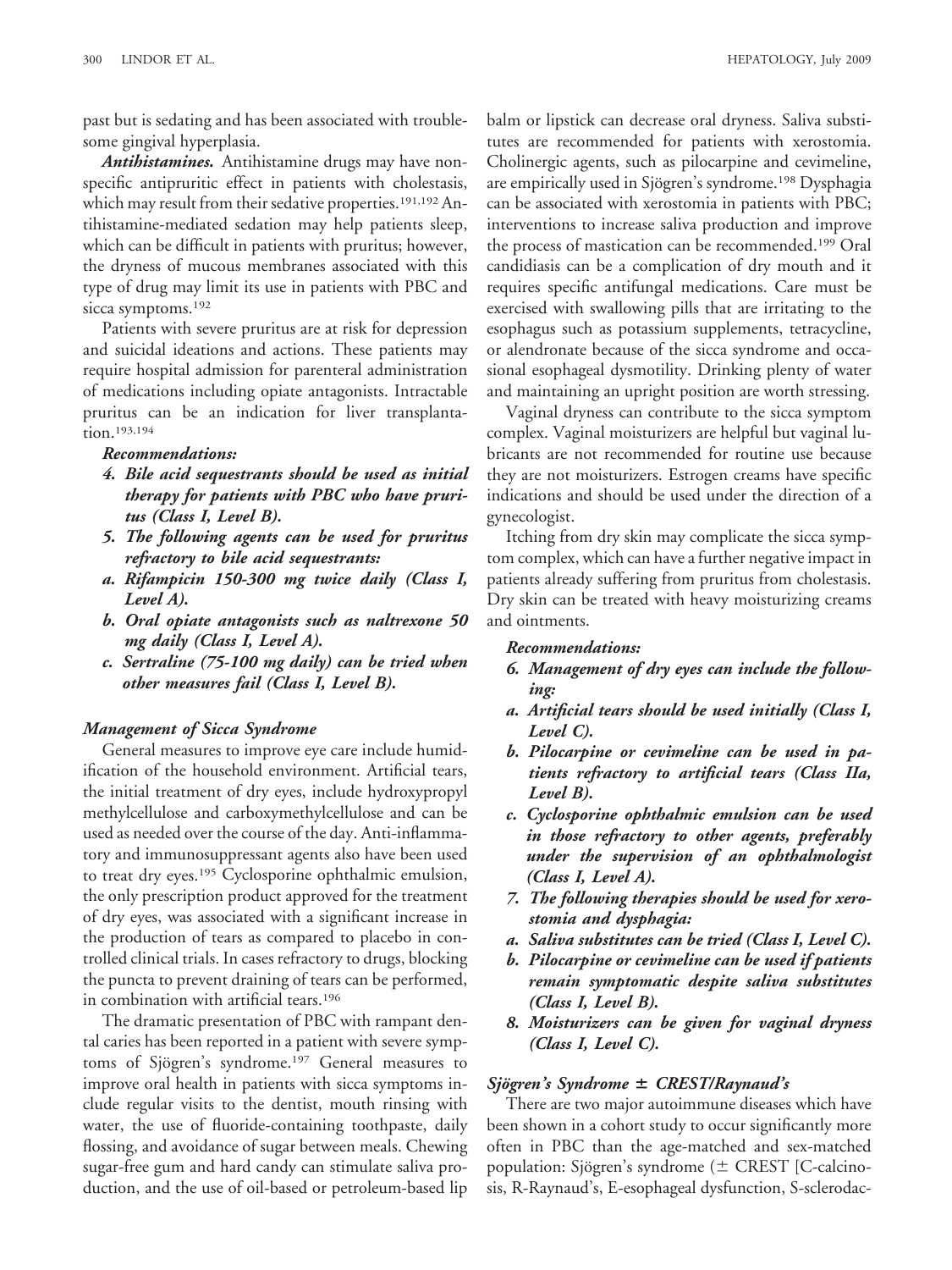tyly and T-telangectasias]) syndrome and Raynaud's disease.200 Several reports suggest that patients with PBC have a higher chance of autoimmune thyroid disease; however, the latter is common in the general population (4% frequency). It is very questionable whether celiac disease is or is not more common in PBC probably because genetic factors linked to race influence disease presentation.

# **Preventive Care and Other Considerations**

The majority of individuals given a diagnosis of PBC in 2008 have no symptoms referable to their liver disease. Not surprisingly, such individuals may believe that a lack of symptoms is synonymous with lack of significant disease. This lack of symptoms makes it particularly difficult for an individual to recognize the importance of preventive strategies in PBC. The strategies refer not only to the management and consequences of their liver disease but also associated diseases such as sicca syndrome, thyroid disease, and bone disease.

In terms of liver disease progression, the same advice applies to patients with PBC as for any other form of liver disease—to avoid excess alcohol consumption, obesity, and cigarette smoking. These comorbidities both promote disease progression and may put the individual at risk of not being accepted for a liver transplant should the latter become necessary.

All individuals known to have cirrhosis need to be informed about the risk of using nonsteroidal anti-inflammatory drugs, benzodiazepines, and aminoglycoside antibiotics. Additionally they need to be advised to inform all other physicians, particularly surgeons and/or anesthesiologists, that they have cirrhosis because both hypotension and then volume replacement with saline could be deleterious.

# **General Advice**

#### *Hormone Replacement and Pregnancy*

Estrogens promote cholestasis, so oral contraceptive pills and estrogen supplements may induce or worsen pruritus. Similarly, during pregnancy itching may become severe even early on in the pregnancy and it may fail to resolve completely after delivery in patients with PBC.

As with all other women with cirrhosis who become pregnant, it is advisable to check for varices in the second trimester when the mother's blood volume increases markedly. Treatment with beta blockers is safe in pregnancy. A short second stage of labor is optimal as the Valsalva maneuver may precipitate variceal hemorrhage.

#### *Screening Family Members*

Family members of patients with PBC are at increased risk of developing the disease, particularly among firstdegree female relatives including sisters and daughters.<sup>200</sup> Screening is usually done by measuring the serum alkaline phosphatase level and if elevated by assessing for AMA. The value of screening these individuals for PBC has not been established, however.

### *Long-Term Follow-Up*

UDCA should be continued indefinitely. Periodic monitoring of liver tests should be performed at 3-month to 6-month intervals. This helps detect the rare patients who go on to develop AIH.<sup>113-116</sup> Thyroid status should be monitored annually. For patients with known cirrhosis with a Mayo risk score  $> 4.1$ , upper endoscopy to assess for varices should be done every 2-3 years. Bone mineral density should be assessed every 2-4 years, depending on baseline density and severity of cholestasis. Similarly, fat-soluble vitamin levels should be monitored annually in patients with jaundice. Cross-sectional imaging usually with ultrasound and alpha-fetoprotein levels to screen for hepatocellular cancer should be done every 6-12 months in patients with cirrhosis and older men with PBC (Table 2).

# **Complications Related to Cirrhosis**

### *Hepatocellular Carcinoma*

As with almost any form of cirrhosis, there is an increased risk of hepatocellular carcinoma.<sup>201-203</sup> Regular screening for hepatocellular carcinoma with cross-sectional imaging with or without alpha fetoprotein at 6-month to 12-month intervals is currently advised for patients with cirrhosis.204 In patients without liver biopsy, screening should be considered for patients with a low platelet count, a Mayo risk score 4.1 (http://www.mayoclinic.org/gi-rst/mayomodel1.html), or varices.127,205

#### *Portal Hypertension and Varices*

There is conflicting evidence for when it is appropriate to screen patients for esophageal varices with PBC. One study reports that a platelet count of  $<$  200,000/mm<sup>3</sup>,<sup>206</sup>

#### **Table 2. Follow-Up of PBC**

- Bone mineral densitometry every 2-4 years
- $\bullet$  Vitamins A, D, K annually if bilirubin  $> 2.0$
- $\bullet$  Upper endoscopy every 1-3 years if cirrhotic or Mayo risk score  $> 4.1$ ● Ultrasound and alpha fetoprotein in patients with known or suspected
- cirrhosis†

<sup>●</sup> Liver tests every 3-6 months

<sup>●</sup> Thyroid status (TSH) annually

<sup>\*</sup>Interval determined by findings on previous EGD.  $\dagger$ Platelets < 140,000/mm<sup>3</sup> or Mayo risk score  $\geq 4.1$ .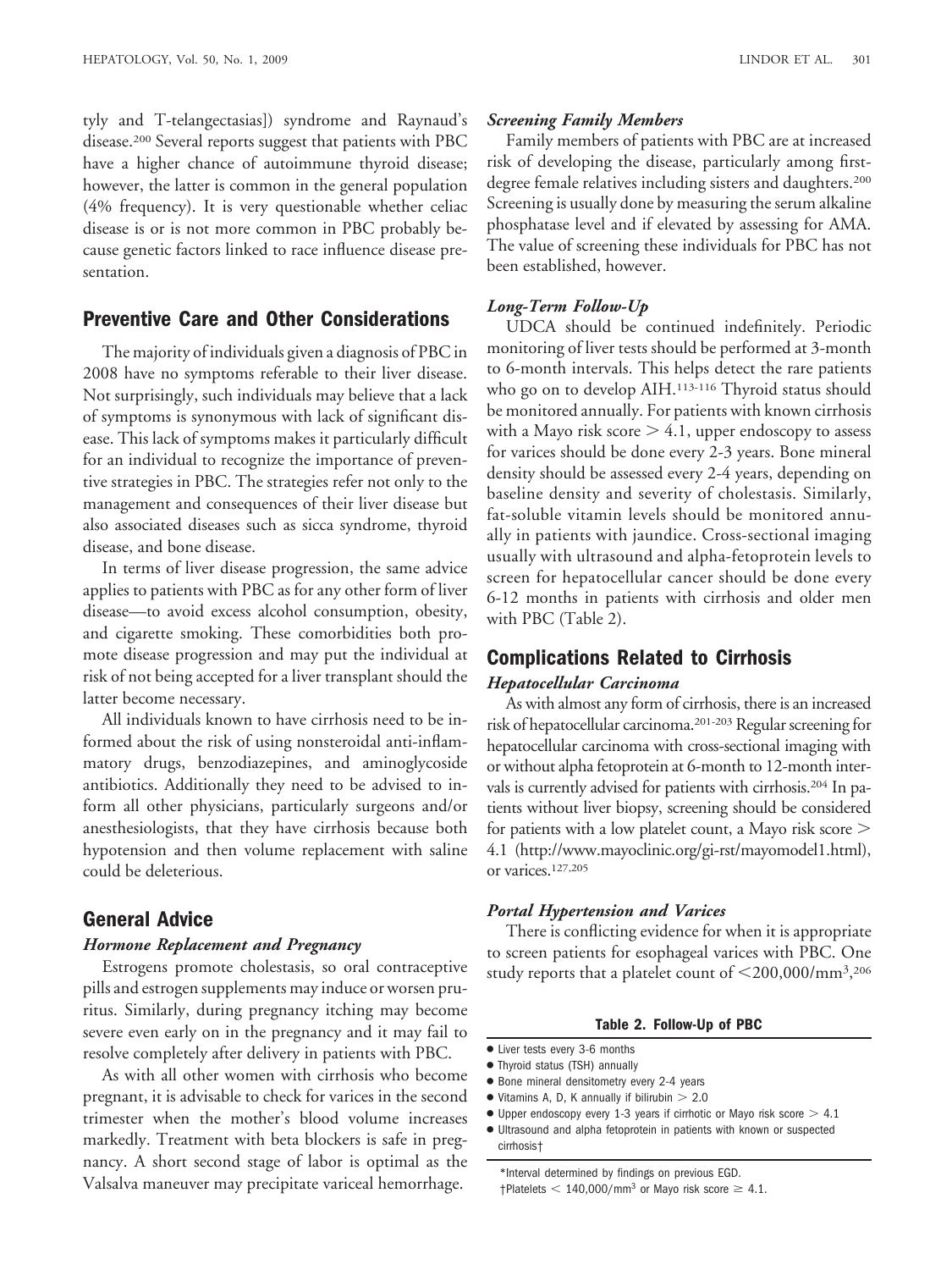another 140,000/mm3, <sup>205</sup> be the cutoff points for likelihood of varices being present. These differences may relate to differences in the rate of noncirrhotic portal hypertension due to nodular regenerative hyperplasia that may have been more prevalent in the first study. Another study suggests that varices are virtually never found unless the Mayo risk score is at least 4.1.127 Prevention of variceal hemorrhage in PBC is as for any other patient with portal hypertension. The first line of treatment is with oral nonselective beta blockers, although primary prophylaxis with endoscopic banding can be considered as well.

### *Management of Portal Hypertension*

Patients with PBC may develop portal hypertension as a result of biliary cirrhosis, or in the precirrhotic stage of the disease, in association with nodular regenerative hyperplasia.207,208 The approach to gastroesophageal varices and variceal hemorrhage in cirrhosis in patients with PBC follows the guidelines published by the AASLD,<sup>209</sup> which include a screening upper endoscopy at the time the diagnosis of cirrhosis is suspected, often in the setting of a falling platelet count or rising Mayo risk score. Nonselective beta blockers are indicated in patients with large esophageal varices.209 Eradication of esophageal varices by endoscopic variceal ligation over several sessions is recommended to prevent an initial bleed in patients with varices at high risk for bleeding (red whale marks or cherry red spots). The guidelines suggest that the decision regarding what intervention to use be considered in the context of local expertise, resources, and patient preference.<sup>209</sup>

Variceal bleeding that does not respond to pharmacological and endoscopic therapy in patients with PBC in the precirrhotic stage of the disease poses a specific challenge, because orthotopic liver transplantation is not desirable in patients with good synthetic liver function. In this context, a distal splenorenal shunt, which does not deprive the liver of its blood supply or a transjugular intrahepatic portocaval shunt are therapeutic alternatives. Distal splenorenal shunts are not associated with accelerated liver failure in patients with PBC who undergo surgery for treatment of variceal bleeding.74

# **Complications Related to Chronic Cholestasis**

### *Osteopenia/Osteoporosis*

Patients with fibrotic PBC have significantly greater risk of osteopenia and osteoporosis than do age-matched and sex-matched controls.77 Baseline and regular screening every 2-3 years using bone mineral density testing is appropriate. As for all perimenopausal and postmenopausal women, daily calcium (1500 mg/daily) and vitamin D supplements (1000 IU/daily) may be advisable if there is no history of renal stones. Vitamin D levels should be measured annually in patients with advanced disease. In patients identified as having osteoporosis, alendronate has been shown in a randomized controlled trial to significantly improve bone density when compared to placebo and etidronate. Etidronate was ineffective compared to placebo, and other bisphosphonates have not been tested in patients with PBC.210-212 Hormone replacement therapy led to some improvement in bone mineral density but these agents are seldom used because of safety concerns.213

#### *Recommendations:*

- *9. Patients with PBC should be provided 1000- 1500 mg of calcium and 1000 IU of vitamin D daily in the diet and as supplements if needed (Class I, Level C).*
- *10. Alendronate orally, 70 mg weekly, should be considered if patients are osteopenic in the absence of acid reflux or known varices (Class I, Level A).*

### *Hyperlipidemia*

All chronic cholestatic liver diseases may be complicated by hyperlipidemia. For the most part this is of little consequence in PBC, and retrospective studies suggest that there is no increased risk of cardiovascular disease in patients with PBC and hypercholesterolemia.87,90,214,215 UDCA will lower low-density lipoprotein cholesterol levels and is the initial step. However, when there is also a family history of lipid abnormalities or cardiovascular disease it may still be considered appropriate, depending on the lipid pattern, to treat with cholesterol-lowering drugs. It is unusual for cholesterol-lowering agents to be needed, but statins (3-hydroxy-3-methylglutaryl coenzyme A reductase inhibitors) are safe in patients who may need treatment even if serum liver tests are abnormal,<sup>216</sup> and fibrates have been used safely in some<sup>217</sup> but not others.<sup>218</sup>

### **Liver Transplantation**

In the mid-1980s, PBC was the leading indication for liver transplantation in the United States. Now, a recent study shows that despite an increase in the number of transplants performed in the United States in the past 10 years, the number of patients with PBC requiring transplant has declined by about 20%. In contrast, the rate of transplantation for patients with primary sclerosing cholangitis for which effective therapy has yet to be discovered has not changed over this period.<sup>123</sup> The outcome of liver transplantation for patients with PBC is more favorable than for nearly all other disease categories. Osteopenia may worsen for the first 6 months after transplantation, yet bone mineral density returns to baseline after 12 months and improves thereafter.85 Alendronate is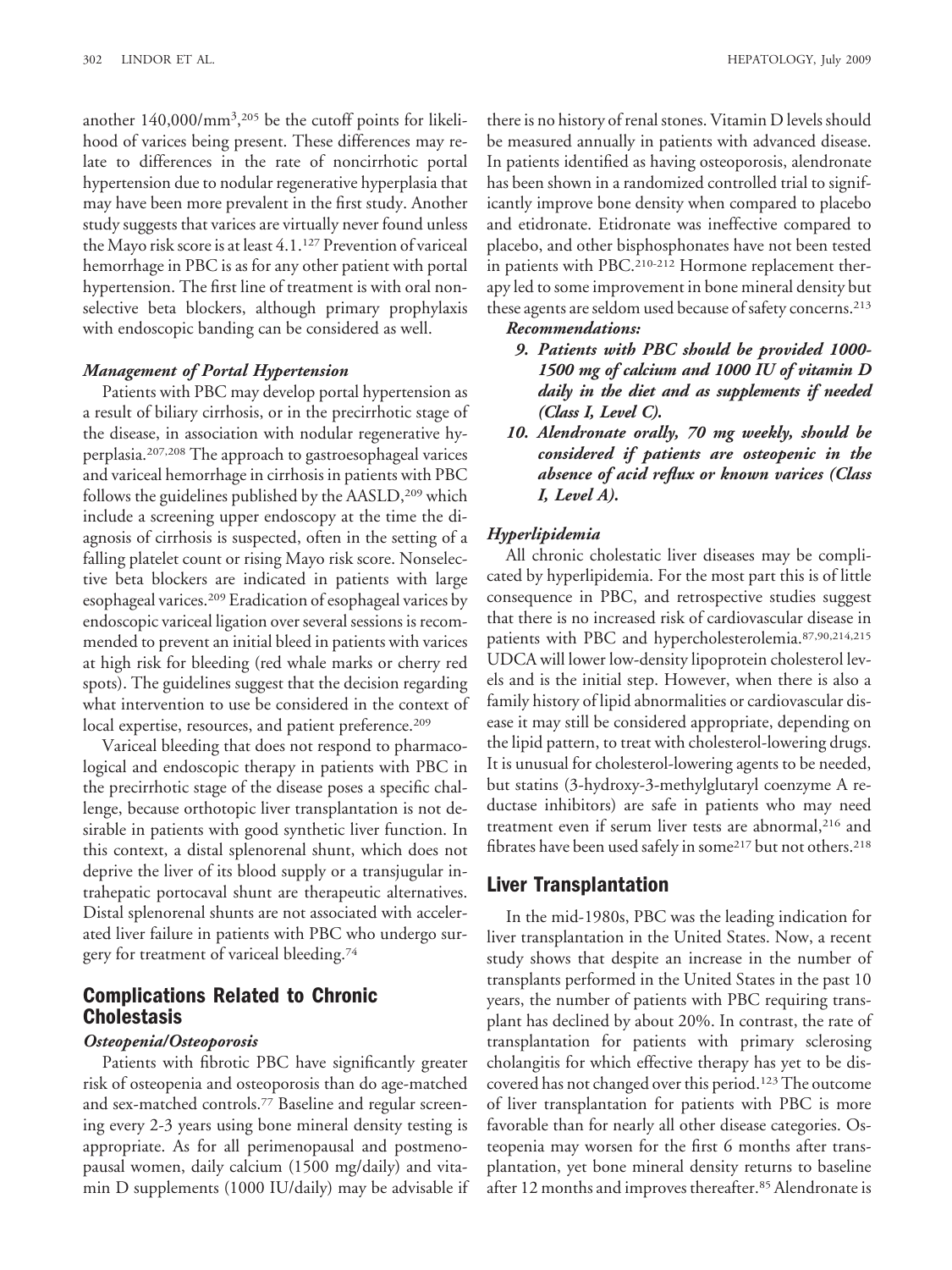a more effective treatment than etidronate,<sup>219</sup> but there are no studies to confirm the long-term efficacy of any treatment. Currently, PBC is the sixth leading indication for liver transplantation in the United States. Some 20%- 25% of patients with PBC who undergo transplantation develop recurrent disease over 10 years. Fortunately, recurrent PBC does not often affect long-term patient or graft survival.220 Long-term immunosuppression with a cyclosporine-based regimen seems to be associated with reduced incidence of recurrent PBC.221 Risk factors for accelerated recurrent PBC include tacrolimus therapy and advanced donor age. UDCA improves liver biochemistries and may delay histologic progression, but its influence on the natural history of recurrent disease requires further study in the context of randomized controlled trials.222 Liver transplantation improves fatigue and pruritus, sicca syndrome is unchanged, bone disease worsens initially and then improves, and AMA may persist or reappear but does not signal the recurrence of PBC.

*This updated guideline replaces the previous practice guideline published in the April 2000 issue of HEPATOLOGY, and was produced in collaboration with the Practice Guidelines Committee of the American Association for the Study of Liver Diseases. This committee supplied extensive peer-review of the manuscript. Members of the AASLD Practice Guidelines Committee include Margaret C. Shuhart, M.D., M.S., (Committee Chair), Gary L. Davis, M.D. (Board Liaison), Jose´ Franco, M.D., Stephen A. Harrison, M.D., Charles D. Howell, M.D., Simon C. Ling, MBChB, MRCP, Lawrence U. Liu, M.D., Paul Martin, M.D., Robert S. O'Shea, M.D., Nancy Reau, M.D., Bruce A. Runyon, M.D., Jayant A. Talwalkar, M.D., MPH, John B. Wong, M.D., and Colina Yim, RN.M.N.*

# **References**

- 1. Eddy DM. A Manual for Assessing Health Practices and Designing Practice Guidelines. Philadelphia, PA: American College of Physicians; 1996: 1-126.
- 2. Position and policy statement: American Gastroenterological Association policy statement on the use of medical practice guidelines by managed care organizations and insurance carriers. Gastroenterology 1995;108: 925-926.
- 3. American Heart Association. Methodology Manual. http://www. heart.org/presenter.jhtml?identifier=3039683. Accessed February 2009.
- 4. Gershwin ME, Ansari AA, Mackay IR, Nakanuma Y, Nishio A, Rowley MJ, et al. Primary biliary cirrhosis: an orchestrated immune response against epithelial cells. Immunol Rev 2000;174:210-225.
- 5. Kaplan MM, Gershwin ME. Primary biliary cirrhosis. N Engl J Med 2005;353:1261-1273.
- 6. Selmi C, Mayo MJ, Bach N, Ishibashi H, Invernizzi P, Gish RG, et al. Primary biliary cirrhosis in monozygotic and dizygotic twins: genetics, epigenetics, and environment. Gastroenterology 2004;127:485-492.
- 7. Zhang L, Weetman AP, Bassendine M, Oliveira DB. Major histocompatibility complex class-II alleles in primary biliary cirrhosis. Scand J Immunol 1994;39:104-106.
- 8. Gershwin ME, Selmi C, Worman HJ, Gold EB, Watnik M, Utts J, et al. Risk factors and comorbidities in primary biliary cirrhosis: a controlled

interview-based study of 1032 patients. HEPATOLOGY 2005;42:1194- 1202.

- 9. Ala A, Stanca CM, Bu-Ghanim M, Ahmado I, Branch AD, Schiano TD, et al. Increased prevalence of primary biliary cirrhosis near Superfund toxic waste sites. HEPATOLOGY 2006;43:525-531.
- 10. Leung PS, Park O, Tsuneyama K, Kurth MJ, Lam KS, Ansari AA, et al. Induction of primary biliary cirrhosis in guinea pigs following chemical xenobiotic immunization. J Immunol 2007;179:2651-2657.
- 11. Migliaccio C, Nishio A, Van de Water J, Ansari AA, Leung PS, Nakanuma Y, et al. Monoclonal antibodies to mitochondrial E2 components define autoepitopes in primary biliary cirrhosis. J Immunol 1998; 161:5157-5163.
- 12. Odin JA, Huebert RC, Casciola-Rosen L, LaRusso NF, Rosen A. Bcl-2 dependent oxidation of pyruvate dehydrogenase-E2, a primary biliary cirrhosis autoantigen, during apoptosis. J Clin Invest 2001;108:223-232.
- 13. Gershwin ME, Mackay IR, Sturgess A, Coppel RL. Identification and specificity of a cDNA encoding the 70 kd mitochondrial antigen recognized in primary biliary cirrhosis. J Immunol 1987;138:3525-3531.
- 14. Moteki S, Leung PS, Dickson ER, Van Thiel DH, Galperin C, Buch T, et al. Epitope mapping and reactivity of autoantibodies to the E2 component of 2-oxoglutarate dehydrogenase complex in primary biliary cirrhosis using recombinant 2-oxoglutarate dehydrogenase complex. HEPATOLOGY 1996;23:436-444.
- 15. Tanaka A, Nalbandian G, Leung PS, Benson GD, Munoz S, Findor JA, et al. Mucosal immunity and primary biliary cirrhosis: presence of antimitochondrial antibodies in urine. HEPATOLOGY 2000;32:910-915.
- 16. Oertelt S, Rieger R, Selmi C, Invernizzi P, Ansari AA, Coppel RL, et al. A sensitive bead assay for antimitochondrial antibodies: Chipping away at AMA-negative primary biliary cirrhosis. HEPATOLOGY 2007;45:659-665.
- 17. Kita H, Matsumura S, He XS, Ansari AA, Lian ZX, Van de Water J, et al. Quantitative and functional analysis of PDC-E2-specific autoreactive cytotoxic T lymphocytes in primary biliary cirrhosis. J Clin Invest 2002; 109:1231-1240.
- 18. Shimoda S, Van de Water J, Ansari A, Nakamura M, Ishibashi H, Coppel RL, et al. Identification and precursor frequency analysis of a common T cell epitope motif in mitochondrial autoantigens in primary biliary cirrhosis. J Clin Invest 1998;102:1831-1840.
- 19. Corpechot C, Poupon R. Geotherapeutics of primary biliary cirrhosis: bright and sunny around the Mediterranean but still cloudy and foggy in the United Kingdom. HEPATOLOGY 2007;46:963-965.
- 20. Jones DEJ, Watt FE, Metcalf JV, Bassendine MF, James OF. Familiar primary biliary cirrhosis reassessed: a geographically-based population study. J Hepatol 1999;30:402-407.
- 21. Metcalf JV, Mitchison HC, Palmer JM, Jones DE, Bassendine MF, James OF. Natural history of early primary biliary cirrhosis. Lancet 1996;348: 1399-1402.
- 22. Mattalia A, Quaranta S, Leung PSC, Bauducci M, Van de Water J, Calvo PL, et al. Characterization of antimitochondrial antibodies in healthy adults. HEPATOLOGY 2008;27:656-661.
- 23. Long RG, Scheuer PJ, Sherlock S. Presentation and course of asymptomatic primary biliary cirrhosis. Gastroenterology 1977;72:1204-1207.
- 24. Mahl TC, Shockcor W, Boyer JL. Primary biliary cirrhosis: survival of a large cohort of symptomatic and asymptomatic patients followed for 24 years. J Hepatol 1994;20:707-713.
- 25. Mitchison HC, Lucey MR, Kelly PJ, Neuberger JM, Williams R, James OF. Symptom development and prognosis in primary biliary cirrhosis: a study in two centers. Gastroenterology 1990;99:778-784.
- 26. Nyberg A, Loof L. Primary biliary cirrhosis: clinical features and outcome, with special reference to asymptomatic disease. Scand J Gastroenterol 1989;24:57-64.
- 27. Prince M, Chetwynd A, Newman W, Metcalf JV, James OF. Survival and symptom progression in a geographically based cohort of patients with primary biliary cirrhosis: follow-up for up to 28 years. Gastroenterology 2002;123:1044-1051.
- 28. Springer J, Cauch-Dudek K, O'Rourke K, Wanless IR, Heathcote EJ. Asymptomatic primary biliary cirrhosis: a study of its natural history and prognosis. Am J Gastroenterol 1999;94:47-53.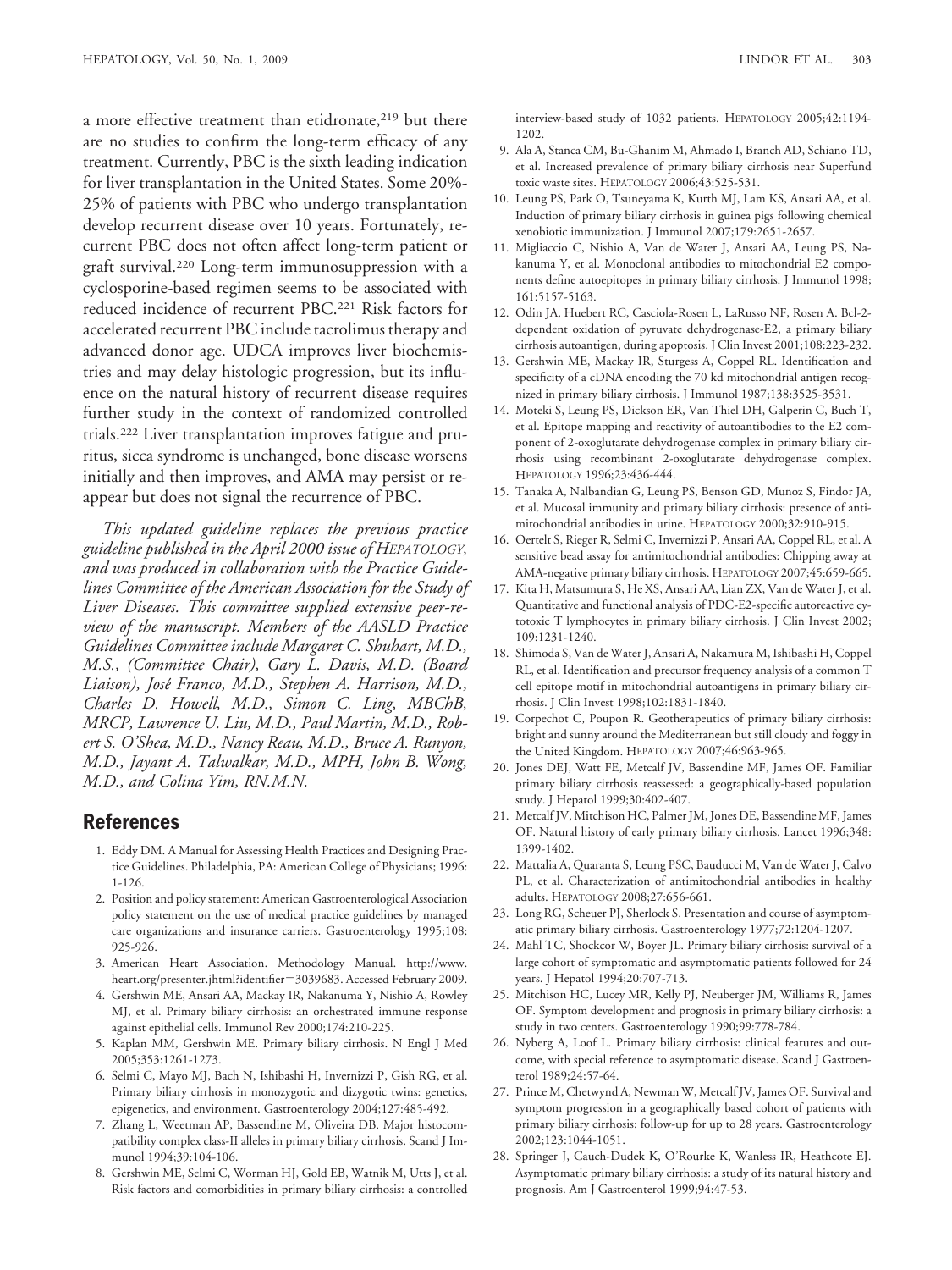- 29. Newton JL, Jones DE. Association between fatigue and decreased survival in primary biliary cirrhosis. Gut 2007;56:1166.
- 30. Christensen E, Neuberger J, Crowe J, Portmann B, Williams R, Altman DG, et al. Azathioprine and prognosis in primary biliary cirrhosis. Gastroenterology 1986;90:508-509.
- 31. Roll J, Boyer JL, Barry D, Klatskin G. The prognostic importance of clinical and histologic features in asymptomatic and symptomatic primary biliary cirrhosis. N Engl J Med 1983;308:1-7.
- 32. Corpechot C, Carrat F, Bonnand AM, Poupon RE, Poupon R. The effect of ursodeoxycholic acid therapy on liver fibrosis progression in primary biliary cirrhosis. HEPATOLOGY 2000;32:1196-1199.
- 33. Locke GR 3rd, Therneau TM, Ludwig J, Dickson ER, Lindor KD. Time course of histological progression in primary biliary cirrhosis. HEPATOL-OGY 1996;23:52-56.
- 34. Gores GJ, Wiesner RH, Dickson ER, Zinsmeister AR, Jorgensen RA, Langworthy A. Prospective evaluation of esophageal varices in primary biliary cirrhosis: development, natural history, and influence on survival. Gastroenterology 1989;96:1552-1559.
- 35. Angulo P, Batts KP, Therneau TM, Jorgensen RA, Dickson ER, Lindor KD. Long-term ursodeoxycholic acid delays histological progression in primary biliary cirrhosis. HEPATOLOGY 1999;29:644-647.
- 36. Combes B, Carithers RL Jr, Maddrey WC, Lin D, McDonald MF, Wheeler DE, et al. A randomized, double-blind, placebo-controlled trial of ursodeoxycholic acid in primary biliary cirrhosis. HEPATOLOGY 1995; 22:759-766.
- 37. Heathcote EJ, Cauch-Dudek K, Walker V, Bailey RJ, Blendis LM, Ghent CN, et al. The Canadian Multicenter Double-blind Randomized Controlled Trial of ursodeoxycholic acid in primary biliary cirrhosis. HEPA-TOLOGY 1994;19:1149-1156.
- 38. Lindor KD, Therneau TM, Jorgensen RA, Malinchoc M, Dickson ER. Effects of ursodeoxycholic acid on survival in patients with primary biliary cirrhosis. Gastroenterology 1996;110:1515-1518.
- 39. Pares A, Caballeria L, Rodes J. Excellent long-term survival in patients with primary biliary cirrhosis and biochemical response to ursodeoxycholic acid. Gastroenterology 2006;130:715-720.
- 40. Poupon RE, Balkau B, Eschwege E, Poupon R. A multicenter, controlled trial of ursodiol for the treatment of primary biliary cirrhosis. UDCA-PBC Study Group. N Engl J Med 1991;324:1548-1554.
- 41. Poupon RE, Poupon R, Balkau B. Ursodiol for the long-term treatment of primary biliary cirrhosis. The UDCA-PBC Study Group. N Engl J Med 1994;330:1342-1347.
- 42. Poupon RE, Lindor KD, Cauch-Dudek K, Dickson ER, Poupon R, Heathcote EJ. Combined analysis of randomized controlled trials of ursodeoxycholic acid in primary biliary cirrhosis. Gastroenterology 1997; 113:884-890.
- 43. Poupon RE, Bonnand AM, Chretien Y, Poupon R. Ten-year survival in ursodeoxycholic acid-treated patients with primary biliary cirrhosis. The UDCA-PBC Study Group. HEPATOLOGY 1999;29:1668-1671.
- 44. Poupon RE, Lindor KD, Pares A, Chazouilleres O, Poupon R, Heathcote EJ. Combined analysis of the effect of treatment with ursodeoxycholic acid on histologic progression in primary biliary cirrhosis. J Hepatol 2003;39:12-16.
- 45. Vuoristo M, Farkkila M, Karvonen AL, Leino R, Lehtola J, Makinen J, et al. A placebo-controlled trial of primary biliary cirrhosis treatment with colchicine and ursodeoxycholic acid. Gastroenterology 1995;108:1470- 1478.
- 46. Corpechot C, Carrat F, Bahr A, Chretien Y, Poupon RE, Poupon R. The effect of ursodeoxycholic acid therapy on the natural course of primary biliary cirrhosis. Gastroenterology 2005;128:297-203.
- 47. Corpechot C, Carrat F, Poupon R, Poupon RE. Primary biliary cirrhosis: incidence and predictive factors of cirrhosis development in ursodioltreated patients. Gastroenterology 2002;122:652-658.
- 48. Lindor KD, Jorgensen RA, Therneau TM, Malinchoc M, Dickson ER. Ursodeoxycholic acid delays the onset of esophageal varices in primary biliary cirrhosis. Mayo Clin Proc 1997;72:1137-1140.
- 49. Dickson ER, Grambsch PM, Fleming TR, Fisher LD, Langworthy A. Prognosis in primary biliary cirrhosis: model for decision making. HEPA-TOLOGY 1989;10:1-7.
- 50. Grambsch PM, Dickson ER, Kaplan M, LeSage G, Fleming TR, Langworthy AL. Extramural cross-validation of the Mayo primary biliary cirrhosis survival model establishes its generalizability. HEPATOLOGY 1989; 10:846-850.
- 51. Corpechot C, Poujol-Robert A, Wendum D, Galotte M, Chretien Y, Poupon RE, et al. Biochemical markers of liver fibrosis and lymphocytic piecemeal necrosis in UDCA-treated patients with primary biliary cirrhosis. Liver Int 2004;24:187-193.
- 52. Poupon R, Chazouilleres O, Balkau B, Poupon RE. Clinical and biochemical expression of the histopathological lesions of primary biliary cirrhosis. UDCA-PBC Group. J Hepatol 1999;30:408-412.
- 53. Sorokin A, Brown JL, Thompson PD. Primary biliary cirrhosis, hyperlipidemia, and atherosclerotic risk: a systematic review. Atherosclerosis 2007;194:293-299.
- 54. Nakamura M, Kondo H, Mori T, Komori A, Matsuyama M, Ito M, et al. Anti-gp210 and anti-centromere antibodies are different risk factors for the progression of primary biliary cirrhosis. HEPATOLOGY 2007;45:118- 127.
- 55. Degott C, Zafrani ES, Callard P, Balkau B, Poupon RE, Poupon R. Histopathological study of primary biliary cirrhosis and the effect of ursodeoxycholic acid treatment on histology progression. HEPATOLOGY 1999;29:1007-1012.
- 56. Zein CO, Angulo P, Lindor KD. When is liver biopsy needed in the diagnosis of primary biliary cirrhosis. Clin Gastroenterol Hepatol 2003; 1:89-95.
- 57. Corpechot C, El Naggar A, Poujol-Robert A, Ziol M, Wendum D, Chazouilleres O, et al. Assessment of biliary fibrosis by transient elastography in patients with PBC and PSC. HEPATOLOGY 2006;43:1118-1124.
- 58. Goldblatt J, Taylor PJ, Lipman T, Prince MI, Baragiotta A, Bassendine MF, et al. The true impact of fatigue in primary biliary cirrhosis: a population study. Gastroenterology 2002;122:1235-1241.
- 59. Prince MI, Chetwynd A, Craig WL, Metcalf JV, James OF. Asymptomatic primary biliary cirrhosis: clinical features, prognosis, and symptom progression in a large population based cohort. Gut 2004;53:865-870.
- 60. Forton DM, Patel N, Prince M, Oatridge A, Hamilton G, Goldblatt J, et al. Fatigue and primary biliary cirrhosis: association of globus pallidus magnetisation transfer ratio measurements with fatigue severity and blood manganese levels. Gut 2004;53:587-592.
- 61. Newton JL, Jones DE. Modafinil is effective treatment for excessive daytime somnolence and fatigue in primary biliary cirrhosis [Abstract]. HEPATOLOGY 2006;44:628A.
- 62. Poupon RE, Chretien Y, Chazouilleres O, Poupon R, Chwalow J. Quality of life in patients with primary biliary cirrhosis. HEPATOLOGY 2004; 40:489-494.
- 63. Jones DE, Bala N, Burt J, Goldblatt BJ, Prince M, Newton JL. Four year follow up of fatigue in a geographically defined primary biliary cirrhosis cohort. Gut 2006;55:536-546.
- 64. Bergasa NV, Mason A, Floreani A, Heathcote J, Swain MG, Jones DEJ, et al. Primary biliary cirrhosis: Report of a focus group. HEPATOLOGY 2004;40:1013-1020.
- 65. van Os E, van den Broek WW, Mulcer PGH, ter Borg PC, Bruijn JA, van Buuren HR. Depression in patients with primary biliary cirrhosis and primary sclerosing cholangitis. J Hepatol 2007;46:1099-1103.
- 66. Elta GH, Sepersky RA, Goldberg MJ, Connors CM, Miller KB, Kaplan MM. Increased incidence of hypothyroidism in primary biliary cirrhosis. Dig Dis Sci 1983;28:971-975.
- 67. Talwalkar JA, Souto E, Jorgensen RA, Lindor KD. Natural history of pruritus in primary biliary cirrhosis. Clin Gastroenterol Hepatol 2003;1: 297-302.
- 68. Pares A, Rodes J. Natural history of primary biliary cirrhosis. Clin Liver Dis 2003;7:779-794.
- 69. Ghent C, Bloomer J, Klatskin G. Elevations in skin tissue levels of bile acids in human cholestasis: relation to serum levels and to pruritus. Gastroenterology 1977;73:1125-1130.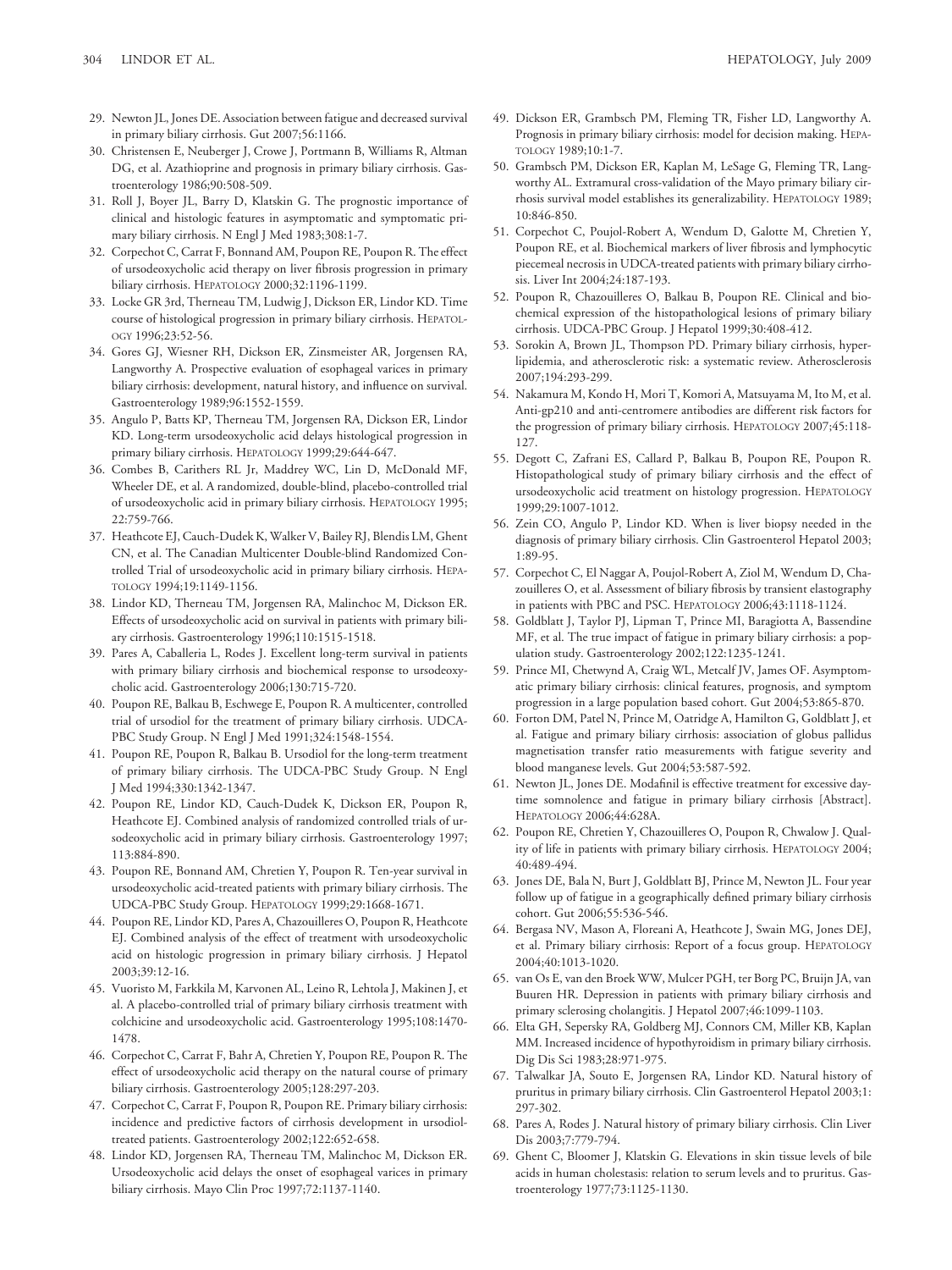- 70. Jones EA, Bergasa NV. The pruritus of cholestasis: from bile acids to opiod antagonists. HEPATOLOGY 1999;11:884-887.
- 71. Ng VL, Ryckman FC, Porta G, Miura IK, de Carvalho E, Servidoni MF, et al. Long-term outcome after partial external biliary diversion for intractable pruritus in patients with intrahepatic cholestasis. J Pediatr Gastroenterol Nutr 2008;30:152-156.
- 72. Thornton JR, Triger DR. Variceal bleeding is associated with reduced risk of severe cholestasis in primary biliary cirrhosis. Q J Med 1989;71: 467-471.
- 73. Colina F, Pinedo F, Solis JA, Moreno D, Nevado M. Nodular regenerative hyperplasia of the liver in early histological stages of primary biliary cirrhosis. Gastroenterology 1992;102:1319-1324.
- 74. Boyer TD, Kokenes DD, Hertzler G, Kutner MH, Henderson JM. Effect of distal splenorenal shunt on survival of patients with primary biliary cirrhosis. HEPATOLOGY 1994;20:1482-1486.
- 75. Levy C, Lindor KD. Management of osteoporosis, fat-soluble vitamin deficiencies, and hyperlipidemia in primary biliary cirrhosis. Clin Liver Dis 2003;7:901-910.
- 76. Springer JE, Cole DE, Rubin LA, Cauch-Dudek K, Harewood L, Evrovski J, et al. Vitamin D-receptor genotypes as independent genetic predictors of decreased bone mineral density in primary biliary cirrhosis. Gastroenterology 2000;118:145-151.
- 77. Menon KV, Angulo P, Weston S, Dickson ER, Lindor KD. Bone disease in primary biliary cirrhosis: independent indicators and rate of progression. J Hepatol 2001;35:316-323.
- 78. Guanabens N, Pares A, Ros I, Caballeria L, Pons F, Vidal S, et al. Severity of cholestasis and advanced histological stage but not menopausal status are major risk factors for osteoporosis in primary biliary cirrhosis. J Hepatol 2005;42:573-577.
- 79. Ormarsdottir S, Ljunggren O, Mallmin H, Olsson R, Prytz H, Loof L. Longitudinal bone loss in postmenopausal women with primary biliary cirrhosis and well-preserved liver function. J Intern Med 2002;252:537- 541.
- 80. Boulton-Jones JR, Fenn RM, West J, Logan RF, Ryder SD. Fracture risk of women with primary biliary cirrhosis: no increase compared with general population controls. Aliment Pharmacol Ther 2004;20:551-557.
- 81. Hodgson SF, Dickson ER, Wahner HW, Johnson KA, Mann KG, Riggs BL. Bone loss and reduced osteoblast function in primary biliary cirrhosis. Ann Intern Med 1985;103:855-860.
- 82. Janes CH, Dickson ER, Okazaki R, Bonde S, McDonagh AF, Riggs BL. Role of hyperbilirubinemia in the impairment of osteoblast proliferation associated with cholestatic jaundice. J Clin Invest 1995;95:2581-2586.
- 83. Kaplan MM, Elta GH, Furie B, Sadowski JA, Russell RM. Fat-soluble vitamin nutriture in primary biliary cirrhosis. Gastroenterology 1988;95: 787-792.
- 84. Matloff DS, Kaplan MM, Neer RM, Goldberg MJ, Bitman W, Wolfe HJ. Osteoporosis in primary biliary cirrhosis: effects of 25-hydroxyvitamin D3 treatment. Gastroenterology 1982;83:97-102.
- 85. Eastell R, Dickson ER, Hodgson SF, Wiesner RH, Porayko MK, Wahner HW, et al. Rates of vertebral bone loss before and after liver transplantation in women with primary biliary cirrhosis. HEPATOLOGY 1991;14:296- 300.
- 86. Gregory WL, Game FL, Farrer M, Idle JR, Laker MF, James OF. Reduced serum lipoprotein(a) levels in patients with primary biliary cirrhosis. Atherosclerosis 1994;105:43-50.
- 87. Longo M, Crosignani A, Battezzati PM, Squarcia Giussani C, Invernizzi P, Zuin M, et al. Hyperlipidaemic state and cardiovascular risk in primary biliary cirrhosis. Gut 2002;51:265-269.
- 88. Jahn CE, Schaefer EJ, Hoofnagle JH, Lindgren FT, Albers JJ, Jones EA, et al. Lipoprotein abnormalities in primary biliary cirrhosis. Association with hepatic lipase inhibition as well as alltered cholesterol esterification. Gastroenterology 1985;89:1266-1278.
- 89. Crippin JS, Lindor KD, Jorgensen R, Kottke BA, Harrison JM, Murtaugh PA, et al. Hypercholesterolemia and atherosclerosis in primary biliary cirrhosis. HEPATOLOGY 1992;15:858-862.
- 90. Allocca M, Crosignani A, Gritti A, Ghilardi G, Gobatti D, Caruso D, et al. Hypercholesterolaemia is not associated with early atherosclerotic lesions in primary biliary cirrhosis. Gut 2006;55:1795-1800.
- 91. Lanspa SJ, Chan AT, Bell JS, Go VL, Dickson ER, DiMagno EP. Pathogenesis of steatorrhea in primary biliary cirrhosis. HEPATOLOGY 1985;5: 837-842.
- 92. Phillips JR, Angulo P, Petterson T, Lindor KD. Fat-soluble vitamin levels in patients with primary biliary cirrhosis. Am J Gastroenterol 2001;96: 2745-2750.
- 93. Kowdley KV, Emond MJ, Sadowski JA, Kaplan MM. Plasma vitamin-K-1 level is decreased in primary biliary cirrhosis. Am J Gastroenterol 1997;92:2059-2061.
- 94. Kaplan MM, Goldberg MJ, Matloff DS, Neer RM, Goodman DB. Effect of 25-hydroxyvitamin D3 on vitamin D metabolites in primary biliary cirrhosis. Gastroenterology 1981;81:681-685.
- 95. Jeffrey GP, Muller DP, Matthews S, Kemp C, Epstein O, Metcalfe TA, et al. Vitamin E deficiency and its clinical significance in adults with. J Hepatol 1987;4:307-317.
- 96. Munoz SJ, Heubi JE, Balistreri WF, Maddrey WC. Vitamin E deficiency in primary biliary cirrhosis: gastrointestinal. HEPATOLOGY 1989;9:525- 531.
- 97. Van de Water J, Gershwin ME, Leung P, Ansari A, Coppel RL. The autoepitope of the 74 kD mitochondrial autoantigen of primary biliary cirrhosis corresponds to the functional site of dihydrolipoamide acetyl transferase. J Exp Med 1988;167:1791-1799.
- 98. Micheletti P, Wanless IR, Katz A, Scheuer PJ, Yeaman SJ, Bassendine MF, et al. Antimitochondrial antibody negative primary biliary cirrhosis: a distinct syndrome of autoimmune cholangitis. Gut 1994;35:260-265.
- 99. Taylor SL, Dean PJ, Riely CA. Primary autoimmune cholangitis: an alternative to antimitochondrial antibody-negative primary biliary cirrhosis. Am J Surg Pathol 1994;18:91-99.
- 100. Lacerda MA, Ludwig J, Dickson ER, Jorgensen RA, Lindor KD. Antimitochondrial antibody-negative primary biliary cirrhosis. Am J Gastroenterol 1995;90:247-249.
- 101. Invernizzi P, Crosignani A, Battezzati PM, Covini G, de Valle G, Larghi A, et al. Comparison of the clinical features and clinical course of antimitochondrial antibody-positive and negative primary biliary cirrhosis. HEPATOLOGY 1997;25:1090-1095.
- 102. Miyakawa H, Tanaka A, Kikuchi K, Matsushita M, Kitazawa E, Kawaguchi N, et al. Detection of antimitochondrial auto-antibodies in immunofluorescence negative patients with primary biliary cirrhosis using recombinant autoantigens. HEPATOLOGY 2001;34:243-248.
- 103. Tsuneyama K, van De Water J, van Thiel D, Coppel R, Ruebner B, Nakanuma Y, et al. Abnormal expression of PDC-E2 on the apical surface of biliary epithelial cells in patients with antimitochondrial antibodynegative primary biliary cirrhosis. HEPATOLOGY 1995;22:1440-1446.
- 104. Sakauchi F, Mori M, Zeniya M, Toda G. Antimitochondrial antibody negative primary biliary cirrhosis in Japan: utilization of clinical data when patients applied to receive public financial aid. J Epidemiol 2006; 16:30-34.
- 105. Gisbert JP, Jones EA, Pajares JM, Moreno-Otero R. Review article: is there an optimal therapeutic regimen for antimitochondrial antibodynegative primary biliary cirrhosis (autoimmune cholangitis)? Aliment Pharmacol Ther 2003;17:17-27.
- 106. Gossard AA, Lindor KD. Development of autoimmune hepatitis in primary biliary cirrhosis. Liver Int 2007;27:1086-1090.
- 107. Alvarez F, Berg PA, Bianchi FB, Bianchi L, Burroughs AK, Cancado EL, et al. International Autoimmune Hepatitis Group Report: review of criteria for diagnosis of autoimmune hepatitis. J Hepatol 1999;31:929-938.
- 108. Chazouillères O, Wendum D, Serfaty L, Montembault S, Rosmorduc O, Poupon R. Primary biliary cirrhosis-autoimmune hepatitis overlap syndrome: clinical features and response to therapy. HEPATOLOGY 1998;28: 296-301.
- 109. Lohse AW, zum Büschenfelde KH, Franz B, Kanzler S, Gerken G, Dienes HP. Characterization of the overlap syndrome of primary biliary cirrhosis (PBC) and autoimmune hepatitis: evidence for it being a hepatitic form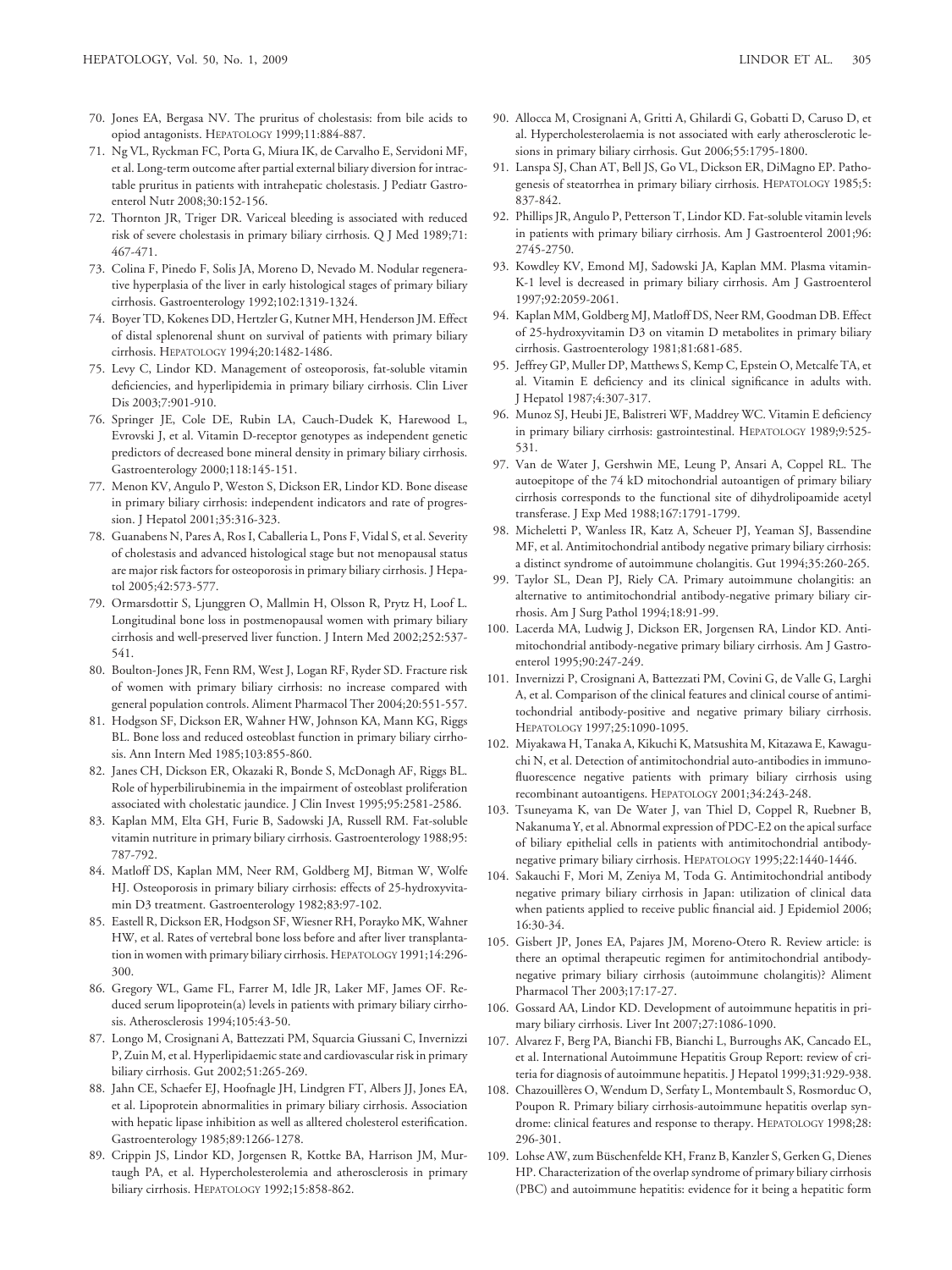of PBC in genetically susceptible individuals. HEPATOLOGY 1999;29: 1078-1084.

- 110. Joshi S, Cauch-Dudek K, Wanless IR, Lindor KD, Jorgensen R, Batts K, et al. Primary biliary cirrhosis with additional features of autoimmune hepatitis: response to therapy with ursodeoxycholic acid. HEPATOLOGY 2002;35:409-413.
- 111. Heurgué A, Vitry F, Diebold MD, Yaziji N, Bernard-Chabert B, Pennaforte JL, et al. Overlap syndrome of primary biliary cirrhosis and autoimmune hepatitis: a retrospective study of 115 cases of autoimmune liver disease. Gastroenterol Clin Biol 2007;31:17-25.
- 112. Silveira MG, Talwalkar JA, Angulo P, Lindor KD. Overlap of autoimmune hepatitis and primary biliary cirrhosis: long-term outcomes. Am J Gastroenterol 2007;102:1244-1250.
- 113. Chazouilleres O, Wendum D, Serfaty L, Montembault S, Rosmorduc O, Poupon R. Long term outcome and response to therapy of primary biliary cirrhosis - autoimmune hepatitis overlap syndrome. J Hepatol 2006;44: 400-406.
- 114. Colombato LA, Alvarez F, Cote J, Huet PM. Autoimmune cholangiopathy: The result of consecutive primary biliary cirrhosis and autoimmune hepatitis? Gastroenterology 1994;107:1839-1843.
- 115. Weyman RL, M Voigt. Consecutive occurrence of primary biliary cirrhosis and autoimmune hepatitis: a case report and review of the literature. Am J Gastroenterol 2001;96:585-587.
- 116. Poupon R, Chazouilleres O, Corpechot C, Chrétien Y. Development of autoimmune hepatitis in patients with typical primary biliary cirrhosis. HEPATOLOGY 2006;44:85-90.
- 117. Czaja AJ, Muratori P, Muratori L, Carpenter HA, Bianchi FB. Diagnostic and therapeutic implications of bile duct injury in autoimmune hepatitis. Liver Int 2004;24:322-329.
- 118. Farias AQ, Goncalves LL, Bittencourt PL, De Melo ES, Abrantes-Lemos CP, Porta G, et al. Applicability of the IAIHG scoring system to the diagnosis of anitmitochondrial/anti-M2 seropositive variant form of autoimmune hepatitis. J Gastroenterol Hepatol 2006;21:887-893.
- 119. Nezu S, Tanaka A, Yasui H, Imamura M, Nakajima H, Ishida H, et al. Presence of antimitochondrial autoantibodies in patients with autoimmune hepatitis. J Gastroenterol Hepatol 2006;21:1448-1454.
- 120. O'Brien C, Joshi S, Feld J, Guindi M, Dienes H, Heathcote EJ. Longterm follow-up of antimitochondrial antibody positive autoimmune hepatitis. HEPATOLOGY 2008;48:550-556.
- 121. Goulis J, Leandro G, Burroughs AK. Randomised controlled trials of ursodeoxycholic-acid therapy for primary biliary cirrhosis: a meta-analysis. Lancet 1999;354:1053-1060.
- 122. Gong Y, Huang Z, Christensen E, Gluud C. Ursodeoxycholic acid for patients with primary biliary cirrhosis: an updated systematic review and meta-analysis of randomized cinical trials using Bayesian approach as sensitivity analyses. Am J Gastroenterol 2007;102:1799-1807.
- 123. Lee J, Belanger A, Joucette JT, Stanca C, Friedman S, Bach N. Transplantation trends in primary bilary cirrhosis. Clin Gastroenterol Hepatol 2007;5:1313-1315.
- 124. Angulo P, Dickson ER, Therneau TM, Jorgensen RA, Smith C, DeSotel CK, et al. Comparison of three doses of ursodeoxycholic acid in the treatment of primary biliary cirrhosis: a randomized trial. J Hepatol 1999; 30:830-835.
- 125. Williams CN, Al-Knawy B, Blanchard W. Bioavailability of four ursodeoxycholic acid preparations. Aliment Pharmacol Ther 2000;14:1133- 1139.
- 126. Jorgensen RA, Dickson ER, Hofmann AF, Rossii SS, Lindor KD. Characterization of patients with a complete biochemical response to ursodeoxycholic acid. Gut 1995;36:935-938.
- 127. Angulo P, Lindor KD, Therneau TM, Jorgensen RA, Malinchoc M, Kamath PS, et al. Utilization of the Mayo risk score in patients with primary biliary cirrhosis receiving ursodeoxycholic acid. Liver 1999;19: 115-121.
- 128. Balan V, Dickson ER, Jorgensen RA, Lindor KD. Effect of ursodeoxycholic acid on serum lipids of patients with primary biliary cirrhosis. Mayo Clin Proc 1994;69:923-929.
- 129. Lindor KD, Janes CH, Crippin JS, Jorgensen RA, Dickson ER. Bone disease in primary biliary cirrhosis: does ursodeoxyholic acid make a difference? HEPATOLOGY 1995;21:389-392.
- 130. Siegel JL, Jorgensen R, Angulo P, Lindor KD. Treatment with ursodeoxycholic acid is associated with weight gain in patients with primary biliary cirrhosis. J Clin Gastroenterol 2003;37:183-185.
- 131. Hoofnagle JH, Davis GL, Schafer DR, Peters M, Avigan MI, Pappas SC, et al. Randomized trial of chlorambucil for primary biliary cirrhosis. Gastroenterology 1986;91:1327-1334.
- 132. Dickson ER, Fleming TR, Wiesner RH, Baldus WP, Fleming CR, Ludwig J, et al. Trial of penicillamine in advanced primary biliary cirrhosis. N Engl J Med 1985;312:1011-1015.
- 133. Neuberger J, Christensen E, Portmann B, Caballeria J, Rodes J, Ranek L, et al. Double blind controlled trial of d-penicillamine in patients with primary biliary cirrhosis. Gut 1985;23:114-119.
- 134. Wiesner RH, Ludwig J, Lindor KD, Jorgensen RA, Baldus WP, Hornburger HA, et al. A controlled trial of cyclosporine in the treatment or primary biliary cirrhosis. N Engl J Med 1990;322:1419-1424.
- 135. Lombard M, Portmann B, Neuberger J, Williams R, Tygstrup N, Ranek L, et al. Cyclosporine A treatment in primary biliary cirrhosis: results of a long-term placebo controlled trial. Gastroenterology 1993;104:519-526.
- 136. Mitchison HC, Palmer JM, Bassendine MF, Watson AJ, Record CO, James OF, et al. A controlled trial of prenisolone treatment in primary biliary cirrhosis: Three-year results. J Hepatol 1992;15:336-344.
- 137. Christensen E, Neuberger J, Crowe J, Altman DG, Popper H, Portmann B, et al. Beneficial effect of azathioprine and prediction of prognosis in primary biliary cirrhosis: final results of an international trial. Gastroenterology 1985;89:1084-1091.
- 138. Talwalkar JA, Angulo P, Keach JC, Petz JL, Jorgensen RA, Lindor KD. Mycophenolate mofetil for the treatment of primary biliary cirrhosis in patients with an incomplete response to ursodeoxycholic acid. J Clin Gastroenterol 2005;39:168-171.
- 139. Hendrickse MT, Rigney E, Giaffer MH, Soomro I, Triger DR, Underwood JC, et al. Low-dose methotrexate is ineffective in primary biliary cirrhosis: long-term results of a placebo-controlled trial. Gastroenterology 1999;117:400-407.
- 140. Kaplan MM, Alling DW, Zimmerman HJ, Wolfe HJ, Sepersky RA, Hirsch GS, et al. A prospective trial of cochicine for primary biliary cirrhosis. N Engl J Med 1986;215:1448-1454.
- 141. Gong Y, Gluud C. Colchicine for primary biliary cirrhosis. Cochrane Database Syst Rev 2004;2:CD004481.
- 142. Battezzati PM, Zuin M, Crosignani A, Allocca M, Invernizzi P, Selmi C, et al. Ten-year combination treatment with colchicine and ursodeoxycholic acid for primary biliary cirrhosis: a double-blind, placebo-controlled trial on symptomatic patients. Aliment Pharmacol Ther 2001;15: 1427-1434.
- 143. Combes B. Emerson SS, Flye NL. Methotrexate (MTX) plus ursodeoxycholic acid (UDCA) in the treatment of primary biliary cirrhosis. HEPA-TOLOGY 2005;42:1184-1193.
- 144. Angulo P, Jorgensen RA, Lindor KD. Incomplete response to ursodeoxycholic acid in primary biliary cirrhosis: is a double-dosage worthwhile? Am J Gastroenterol 2001;96:3152-3157.
- 145. Angulo P, Patel T, Jorgensen RA, Therneau TM, Lindor KD. Silymarin in the treatment of patients with primary biliary cirrhosis with a suboptimal response to ursodeoxycholic acid. HEPATOLOGY 2000;32:897-900.
- 146. Kaplan MM, Cheng S, Price LL, Bonis PA. A randomized controlled trial of colchicine plus ursodiol versus methotrexate plus ursodiol in primary biliary cirrhosis: ten-year results. HEPATOLOGY 2004;39:915-923.
- 147. Angulo P, Jorgensen RA, Keach JC, Dickson ER, Smith C, Lindor KD. Oral budesonide in the treatment of patients with primary biliary cirrhosis with a suboptimal response to ursodeoxycholic acid. HEPATOLOGY 2000;31:318-323.
- 148. Ohira H, Sata Y, Ueno T, Sata M. Fenofibrate treatment in patients with primary biliary cirrhosis. Am J Gastroenterol 2002;97:2147-2149.
- 149. Jones EA. Relief from profound fatigue associated with chronic liver disease by long-term ondansetron therapy. Lancet 1999;354:97.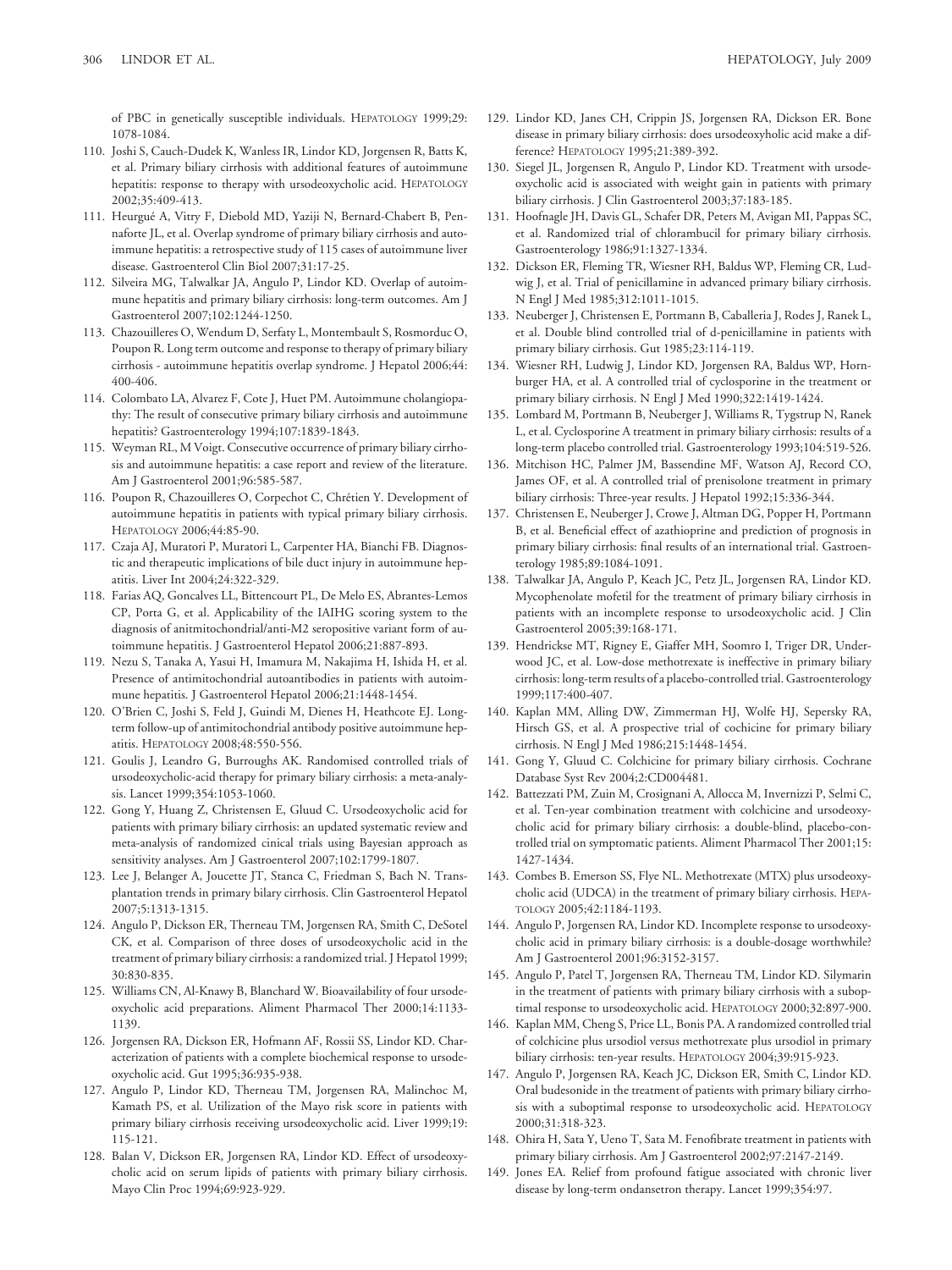- 150. Theal JJ, Toosi MN, Girlan L, Heslegrave RJ, Huet PM, Burak KW, et al. A randomized, controlled crossover trial of ondansetron in patients with primary biliary cirrhosis and fatigue. HEPATOLOGY 2005;41:1305-1312.
- 151. Talwalkar JA, Donlinger JJ, Gossard AA, Keach JC, Jorgensen RA, Petz JC, et al. Fluoxetine for the treatment of fatigue in primary biliary cirrhosis: a randomized, double-blind controlled trial. Dig Dis Sci 2006;51: 1985-1991.
- 152. Newton JL, Gibson GJ, Tomlinson M, Wilton K, Jones D. Fatigue in primary biliary cirrhosis is associated with excessive daytime somnolence. HEPATOLOGY 2006;44:91-98.
- 153. Czeisler CA, Walsh JK, Roth T, Hughes RJ, Wright KP, Kingsbury L, et al. Modafinil for excessive sleepiness associated with shift-work sleep disorder. N Engl J Med 2005;353:476-486.
- 154. Kaplan MM, Bonis PA. Modafanil for the treatment of fatigue in PBC. Ann Intern Med 2005;143:546-547.
- 155. Jones DE, Newton JL. An open study of modafinil for the treatment of daytime somnolence and fatigue in primary biliary cirrhosis. Aliment Pharmacol Ther 2007;25:471-476.
- 156. Datta DV, Sherlock S. Cholestyramine for long term relief of the pruritus complicating intrahepatic cholestasis. Gastroenterology 1966;50:323- 332.
- 157. Van Itallie TB, Hashim SA, Crampton RS, Tennent DM. The treatment of pruritus and hypercholesteremia of primary biliary cirrhosis with cholestyramine. N Engl J Med 1961;265:469-474.
- 158. Tandon P, Rowe BH, Vandermeer B, Bain VG. The efficacy and safety of bile Acid binding agents, opioid antagonists, or rifampin in the treatment of cholestasis-associated pruritus. Am J Gastroenterol 2007;102:1528- 1536.
- 159. Pares A, Cisneros L, Salmeron JM, Caballeria L, Mas A, Torras A, et al. Extracorporeal albumin dialysis: a procedure for prolonged relief of intractable pruritus in patients with primary biliary cirrhosis. Am J Gastroenterol 2004;99:1105-1110.
- 160. Rifai K, Hafer C, Rosenau J, Athmann C, Haller H, Peter Manns M, et al. Treatment of severe refractory pruritus with fractionated plasma separation and adsorption (Prometheus). Scand J Gastroenterol 2006;41:1212- 1217.
- 161. Pusl T, Denk GU, Parhofer KG, Beuers U. Plasma separation and anion adsorption transiently relieve intractable pruritus in primary biliary cirrhosis. J Hepatol 2006;45:887-891.
- 162. Hoensch HP, Balzer K, Dylewizc P, Kirch W, Goebell H, Ohnhaus EE. Effect of rifampicin treatment on hepatic drug metabolism and serum bile acids in patients with primary biliary cirrhosis. Eur J Clin Pharmacol 1985;28:475-477.
- 163. Ghent CN, Carruthers SG. Treatment of pruritus in primary biliary cirrhosis with rifampin. Results of a double-blind, crossover, randomized trial. Gastroenterology 1988;94:488-493.
- 164. Bachs L, Parés A, Elena M, Piera C, Rodés J. Comparison of rifampicin with phenobarbitone for treatment of pruritus in biliary cirrhosis. Lancet 1989;1:574-576.
- 165. Podesta A, Lopez P, Terg R, Villamil F, Flores D, Mastai R, et al. Treatment of pruritus of primary biliary cirrhosis with rifampin. Dig Dis Sci 1991;36:216-220.
- 166. Khurana S, Singh P. Rifampin is safe for treatment of pruritus due to chronic cholestasis: a meta-analysis of prospective randomized-controlled trials. Liver Int 2006;26:943-948.
- 167. Jadad AR, Moore RA, Carroll D, Jenkinson C, Reynolds DJ, Gavaghan DJ, et al. Assessing the quality of reports of randomized clinical trials: is blinding necessary? Control Clin Trials 1996;17:1-12.
- 168. Prince MI, Burt AD, Jones DE. Hepatitis and liver dysfunction with rifampicin therapy for pruritus in primary biliary cirrhosis. Gut 2002;50: 436-439.
- 169. Markowitz JS, DeVane CL. Rifampin-induced slective serotonin reuptake inhibitor withdrawal syndrome in a patient treated with sertraline J Clin Psychopharmacol 2000;20:109-110.
- 170. Ballantyne JC, Loach AB, Carr DB. The incidence of pruritus after epidural morphine. Anaesthesia 1989;44:863.
- 171. Abbound TK, Lee K, Zhu J, Reyes A, Afrasiabi A, Mantilla M, et al. Prophylactic oral naltrexone with intrathecal morphine for cesarean section: effects on adverse reactions and analgesia. Anesth Analg 1990;71: 367-370.
- 172. Bergasa NV, Jones EA. The pruritus of cholestasis: potential pathogenic and therapeutic implications of opioids. Gastroenterology 1995;108: 1582-1588.
- 173. Bergasa NV, Alling DW, Talbot TL, Swain MG, Yurdaydin C, Turner ML, et al. Effects of naloxone infusions in patients with the pruritus of cholestasis. A double-blind, randomized, controlled trial. Ann Intern Med 1995;123:161-167.
- 174. Thornton JR, Losowsky MS. Opioid peptides and primary biliary cirrhosis. Br Med J 1988;297:1501-1504.
- 175. Wolfhagen FH, Sternieri E, Hop WC, Vitale G, Bertolotti M, Van Buuren HR. Oral naltrexone treatment for cholestatic pruritus: a doubleblind, placebo-controlled study. Gastroenterology 1997;113:1264-1269.
- 176. Bergasa NV, Alling DW, Talbot TL, Wells MC, Jones EA. Oral nalmefene therapy reduces scratching activity due to the pruritus of cholestasis: a controlled study. J Am Acad Dermatol 1999;41:431-434.
- 177. Terg R, Coronel E, Sorda J, Munoz AE, Findor J. Efficacy and safety of oral naltrexone treatment for pruritus of cholestasis, a crossover, double blind, placebo-controlled study. J Hepatol 2002;37:717-722.
- 178. Mansour-Ghanaei F, Taheri A, Froutan H, Ghofrani H, Nasiri-Toosi M, Bagherzadeh AH, et al. Effect of oral naltrexone on pruritus in cholestatic patients. World J Gastroenterol 2006;12:1125-1128.
- 179. Bergasa NV, Schmitt JM, Talbot TL, Alling DW, Swain MG, Turner ML, et al. Open-label trial of oral nalmefene therapy for the pruritus of cholestasis. HEPATOLOGY 1998;27:679-684.
- 180. Carson KL, Tran TT, Cotton P, Sharara AI, Hunt CM. Pilot study of the use of naltrexone to treat the severe pruritus of cholestatic liver disease. Am J Gastroenterol 1996;91:1022-1023.
- 181. Krystal JH, Cramer JA, Krol WF, Kirk GF, Rosenheck RA. Naltrexone in the treatment of alcohol dependence. N Engl J Med 2001;345:1734- 1739.
- 182. Mitchell JE. Naltrexone and hepatotoxicity. Lancet 1986;i:1215.
- 183. Bertolotti M, Ferrari A, Vitale G, Stefani M, Trenti T, Loria P, et al. Effect of liver cirrhosis on the systemic availability of naltrexone in humans. J Hepatol 1997;27:505-511.
- 184. McRae CA, Prince MI, Hudson M, Day CP, James, OF, Jones DE. Pain as a complication of use of opiate antagonists for symptom control in cholestasis. Gastroenterology 2003;125:591-596.
- 185. Jones EA. Pruritus and fatigue associated with liver disease: is there a role for ondansetron? Expert Opin Pharmacother 2008;9:645-651.
- 186. Raderer M, Muller C, Scheithauer W. Ondansetron for pruritus due to cholestasis. N Engl J Med 1994;21:1540.
- 187. Schworer H, Ramadori G. Improvement of cholestatic pruritus by ondansetron. Lancet 1993;341:1277.
- 188. Jones EA, Molenaar HA, Oosting J. Ondansetron and pruritus in chronic liver disease: a controlled study. Hepatogastroenterology 2007;54:1196- 1199.
- 189. Zylicz Z, Krajnik M, Sorge AA, Costantini M. Paroxetine in the treatment of severe non-dermatological pruritus: a randomized, controlled trial. J Pain Symptom Manage 2003;26:1105-1112.
- 190. Mayo MJ, Handem I, Saldana S, Jacobe H, Getachew Y, Rush AJ. Sertraline as a first-line treatment for cholestatic pruritus. HEPATOLOGY 2007;45:666-674.
- 191. Rishe E, Azarm A, Bergasa NV. Itch in primary biliary cirrhosis: a patient's perspective. Acta Derm Venereol 2008;88:34-37.
- 192. Greaves MW. Antihistamines in dermatology. Skin Pharmacol Physiol 2005;18:220-229.
- 193. Elias E. Liver Transplantation. J R Coll Physicians Lond 1993;27:224- 232.
- 194. Neuberger J, Jones EA. Liver transplantation for intractable pruritus is contraindicated before an adequate trial of opiate antagonist therapy. Eur J Gastroenterol Hepatol 2001;13:1393-1394.
- 195. Tatlipinar S, Akpek EK. Topical ciclosporin in the treatment of ocular surface disorders. Br J Ophthalmol 2005;89:1363-1367.